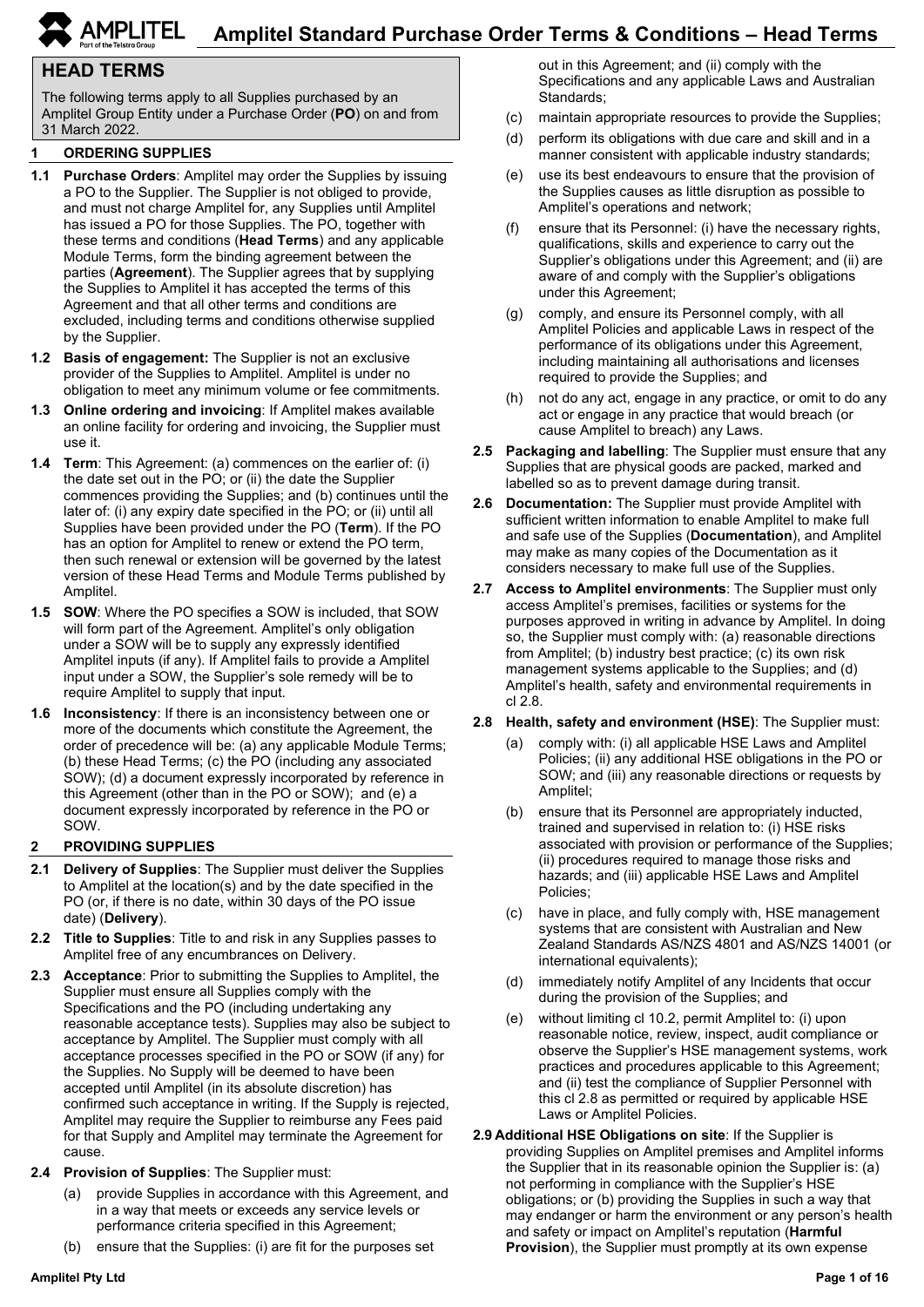remedy that breach or Harmful Provision. Until such time as the breach or Harmful Provision has been remedied, Amplitel may (acting reasonably) direct the Supplier to suspend the performance of the applicable Supplies and Amplitel will not be: (c) required to make any payment to the Supplier during the suspension; or (d) liable for any of the Supplier's costs of such suspension.

#### <span id="page-1-6"></span>**2.10 Business continuity:** The Supplier must:

- (a) maintain and implement business continuity and disaster recovery procedures to enable continuity in the provision of the Supplies in the event of a Disaster, and for Suppliers providing any Enterprise Critical Application (**ECA**), the Supplier must also comply with Telstra's IT Resilience Standards (**BCDR Procedures**);
- (b) regularly, and at least once per calendar year, test and update the BCDR Procedures;
- (c) on request by Amplitel, provide documentation of the BCDR Procedures (including the results of any testing);
- (d) ensure that its BCDR Procedures are kept fully operational, current and developed in accordance with ISO 22301 and ISO 27031; and
- (e) provide regular updates to Amplitel in the event of a Disaster including any actual or anticipated impact on its obligations under this Agreement.
- **2.11 Indigenous Engagement:** The Supplier acknowledges Amplitel's commitment to stimulating the growth of Indigenous enterprises and providing Indigenous Australians with more opportunities to participate in the economy. Therefore, the Supplier will use reasonable endeavours to look for opportunities to increase, in the delivery of the Supplies where possible: (a) its purchasing from Indigenous Enterprises; and (b) employment of Indigenous Australians. Opportunities for such Indigenous engagement may be in the form of an Indigenous person(s) or Indigenous Enterprise as subcontractor, and/or use of Indigenous suppliers in the Supplier's own supply chain.

#### **3 DELAY**

- **3.1 Delay**: If the Supplier becomes aware of any actual or likely delay in Delivery, the Supplier must notify Amplitel as soon as practicable of the details of the delay, Supplies affected and any additional time reasonably required.
- <span id="page-1-0"></span>**3.2 Delay consequences**: The Supplier must take all reasonable steps to mitigate and minimise the effects of any delay. Amplitel may, at its discretion, extend the affected due date by a reasonable period.
- **3.3 Delay Costs**: If the Supplier is responsible for the delay, the Supplier will reimburse Amplitel for any additional substantiated costs reasonably incurred by Amplitel during any extension granted under c[l 3.2,](#page-1-0) which will be reduced to the extent that Amplitel is responsible for the delay.
- **3.4 Force Majeure**: A party will not be liable for any failure or delay in the performance of its obligations under the Agreement to the extent that such failure or delay is caused by a circumstance not within the reasonable control of the party and that could not have been reasonably avoided, prevented or circumvented by the party.

#### **4 FEES AND PAYMENT**

- **4.1 Fees**: Amplitel will pay the Supplier the Fees in accordance with this Agreement. Except as expressly set out in the PO, the Fees are the only amount payable by Amplitel in relation to the Supplies.
- **4.2 Invoicing**: The Supplier must only invoice Amplitel the Fees in accordance with the PO. Each invoice must be in a form reasonably acceptable to Amplitel, comply with any tax invoice/adjustment note requirements and be accompanied by sufficient detail to enable Amplitel to verify the invoice.
- **4.3 Payment**: Amplitel will pay each valid and correctly rendered invoice within the number of days set out in the PO (for this purpose, payment will be taken to have occurred on the date the invoice amount is debited from Amplitel's bank account).
- **4.4 Payment disputes**: If Amplitel reasonably disputes part or all of an invoice (including in relation to suspected noncompliance with this Agreement) it may withhold payment of the disputed amount until the dispute is resolved.
- **4.5 Set off**: Amplitel may set off any undisputed amounts payable by Amplitel to the Supplier against any amount payable to Amplitel by the Supplier on notice to the Supplier.

#### **5 TAXES**

- **5.1 Taxes**: Unless otherwise stated, the Fees are inclusive of all **Taxes**
- <span id="page-1-1"></span>**5.2 Tax Deduction:** If Amplitel is required by Law to make a Tax Deduction from a payment, no additional payment will be made to the Supplier. Each year, Amplitel will deliver to the Supplier reasonable evidence that the Tax Deduction has been made or (as applicable) any appropriate payment paid to the relevant taxing authority.
- **5.3 Recovery of GST**: If one party makes a taxable supply and the consideration for that supply does not expressly include GST, the party that is liable to provide the GST-exclusive consideration must also pay an amount equal to the GST payable in respect of that supply.
- **5.4 Time for payment of GST amount**: subject to first receiving a tax invoice or adjustment note as appropriate, the receiving party must pay the GST amount when it is liable to provide the GST-exclusive consideration.
- **5.5 Indirect Taxes**: The Supplier may recover any Indirect Taxes imposed directly on the supply or supplies made to Amplitel provided that the Supplier provides such documentary evidence as is necessary for Amplitel to validly claim a credit from the relevant government authority or agency in respect of the tax included in the Supplier's invoice.
- **5.6 Indemnity and reimbursement payments**: If one party must indemnify or reimburse another party for any loss or expense incurred by the payee, the required payment does not include any amount which the payee (or an entity that is in the same GST group as the payee) is entitled to claim as an input tax credit or would have been entitled to claim as an input tax credit had the other party registered for GST in the event that it was required or entitled to do so, but will be increased under cl [5.2](#page-1-1) if the payment is consideration for a taxable supply.
- **5.7 Adjustment events**: If an adjustment event arises in respect of a taxable supply made by a supplying party, the GST or Indirect Taxes amount payable by the receiving party under cl [5.2](#page-1-1) will be recalculated to reflect the adjustment event and a payment will be made by the receiving party to the supplying party, or by the supplying party to the receiving party, as the case requires.
- <span id="page-1-2"></span>**5.8 ABN Withholding**: Where the Supplier does not provide Amplitel with an Australian Business Number (**ABN**) as part of the PO, the Supplier: (a) represents and warrants that the Supplier is not making a supply to Amplitel in the course of or furtherance of an enterprise carried on in Australia by the Supplier and therefore is not required to provide an ABN; and (b) the Supplier shall pay Amplitel any liability for Taxes, including any penalties and interest, incurred by Amplitel as a result of a breach of sub-c[l 5.8\(](#page-1-2)a).

#### <span id="page-1-4"></span>**6 INTELLECTUAL PROPERTY**

- <span id="page-1-5"></span>**6.1 Amplitel IP**: Amplitel will own all IP Rights in and to the Amplitel Material and Developed Material and any other IP Rights made available to the Supplier by or on behalf of Amplitel (together **Amplitel IP**). The Supplier assigns to Amplitel all IP Rights in and to the Developed Material, and any modifications or enhancements to the Amplitel Material, made by or on behalf of the Supplier on and from creation. Amplitel grants the Supplier a non-exclusive, non-transferable, royalty free, personal licence during the Term to use (and to sub-license its Approved Subcontractors to use) the Amplitel IP solely to the extent directly necessary for the purpose of performing its obligations under the Agreement.
- <span id="page-1-3"></span>**6.2 Supplier IP**: (a) The Supplier will own all IP Rights in and to the Supplier Materials and any other IP Rights made available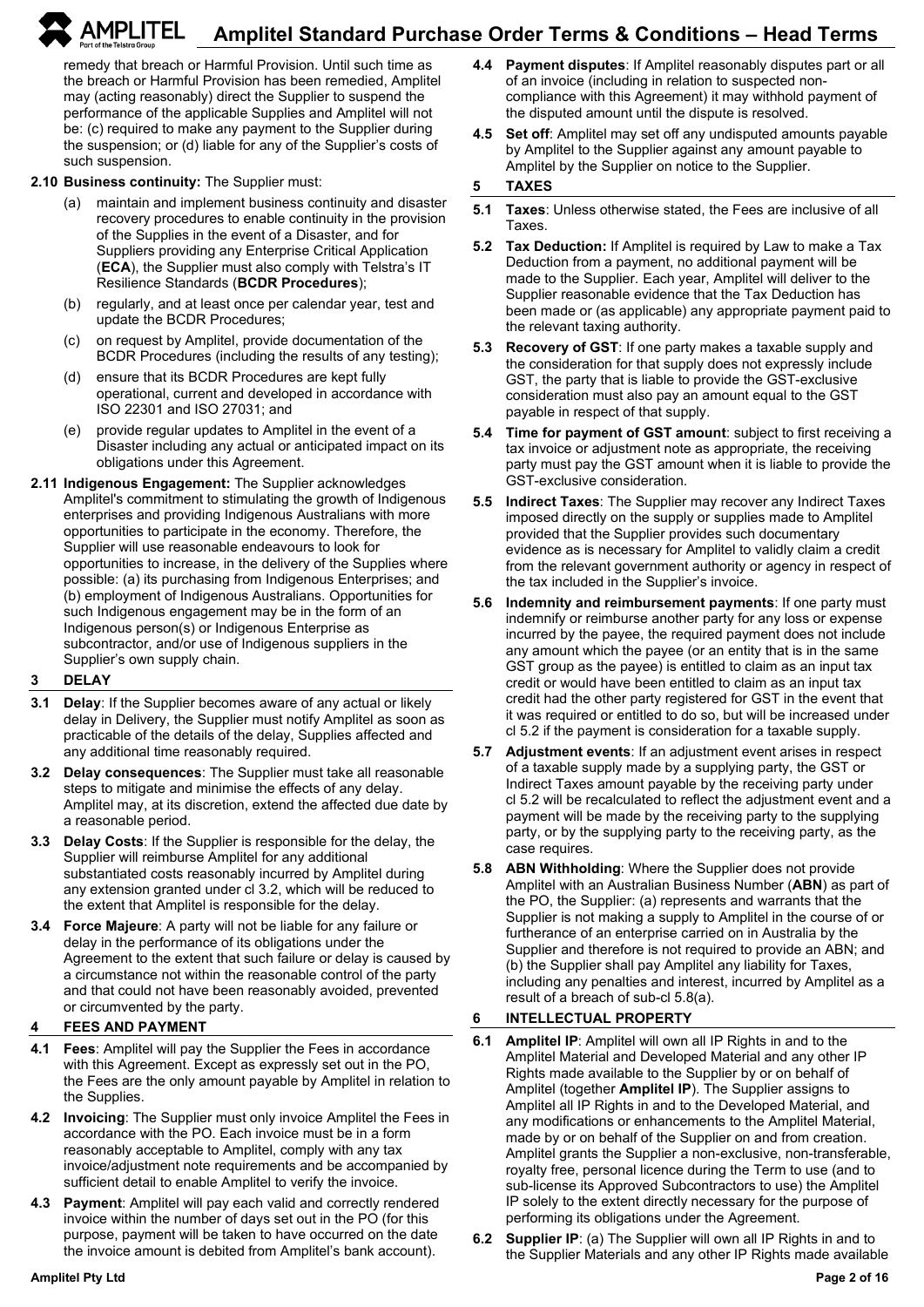to Amplitel by or on behalf of the Supplier (excluding Third Party Materials and any Developed Material) (together **Supplier IP**). (b) To the extent it is not assigned to Amplitel or otherwise licenced under this Agreement the Supplier grants Amplitel a non-exclusive, perpetual, irrevocable, royalty free and worldwide licence to use, reproduce, modify, develop and otherwise exploit (and to allow the other AGEs and Amplitel Third Parties to use, reproduce, modify, develop and otherwise exploit) the Supplier IP as required to receive, use and otherwise enjoy the full benefit of the Supplies. (c) For clarity, the licence in sub-cl (b) does not apply to any Supplier IP that Supplier makes generally available under a standalone licence agreement (e.g. Software or SaaS Supplies).

- <span id="page-2-3"></span>**6.3 Third Party IP**: To the extent that Third Party Materials are incorporated into the Supplies or are otherwise provided to Amplitel by the Supplier under this Agreement, the Supplier must procure for Amplitel: (a) rights in respect of the IP Rights in and to the Third Party Material (**Third Party IP**) no less extensive than the rights granted to Amplitel in respect of the Supplier IP set out in c[l 6.2;](#page-1-3) or (b) such other licence rights in respect of the Third Party IP as agreed in writing by the parties.
- **6.4 Infringement Claim:** If an Infringement Claim is made, the Supplier must: (a) without prejudice to Amplitel's other rights or remedies and at no additional cost to Amplitel: (i) modify the affected Supplies in order to avoid any infringement without any adverse effects to the functionality, performance and quality of the Supplies; (ii) procure for Amplitel all rights required to continue using and exploiting the affected, unmodified Supplies in accordance with this Agreement; or (iii) procure for Amplitel non-infringing replacements for the affected Supplies equivalent in functionality, performance and quality; and (b) if the options in sub-cl (a)(i) to (iii) above are not possible, accept return of the affected Supplies or cease to provide or perform the affected Supplies (as applicable) and reimburse any Fees paid by Amplitel for those Supplies; and (c) indemnify Amplitel, the AGEs, and their respective Personnel for all Loss suffered or incurred in connection with the Infringement Claim.

#### <span id="page-2-0"></span>**7 CONFIDENTIALITY, PRIVACY AND AMPLITEL DATA**

- <span id="page-2-1"></span>**7.1 Confidential Information**: In this Agreement, "**Confidential Information**" of a party means:
	- (a) information of a confidential nature relating to or developed in connection with the party's business or affairs which is disclosed to, learnt by, or which otherwise comes to the knowledge of or into the possession of, the other party;
	- (b) information designated by that party as confidential; or
	- (c) information about clients, customers, employees, or contractors of, or other persons doing business with, that party,

but does not include information that:

- (d) is or becomes generally available in the public domain or is rightfully received from a third person, other than through any breach of confidence; or
- (e) has been independently developed by the other party without using any other Confidential Information of the first party.

Amplitel's Confidential Information includes the terms of this Agreement and Amplitel Data.

- **7.2 Protection**: Each party must only use or copy the other party's Confidential Information for the purposes of the Agreement and must take all steps reasonably necessary to: (a) maintain the confidentiality of the other party's Confidential Information; (b) ensure that any person who has access to Confidential Information of the other party through it or on its behalf does not use, copy or disclose that Confidential Information other than in accordance with this Agreement; and (c) enforce the confidentiality obligations under this Agreement.
- **7.3 Disclosure**: Each party must not disclose the Confidential

#### **Amplitel Pty Ltd Page 3 of 16**

Information of the other party to any person except:

- (a) to its Personnel (and in the case of Amplitel, to the Personnel of the AGEs and Amplitel Third Parties) who need to know the Confidential Information for the purposes of this Agreement;
- (b) as required to be disclosed by Law;
- (c) if the other party has given consent to the disclosure or use; or
- (d) as expressly permitted by this Agreement.
- **7.4 Return**: (a) Subject to sub-cl (b), each party must, at the other party's option, return, destroy or permanently de-identify all copies of the other party's Confidential Information in its possession or control within 10 Business Days of expiry or termination of this Agreement. (b) If a party needs to retain the other party's Confidential Information for the purposes of complying with any Law, litigation, or internal quality assurance and record-keeping, then it may retain it and use it solely for this purpose (but must deal with it in accordance with sub-cl (a) promptly after it is no longer required for this purpose).
- **7.5 Relief:** In addition to other remedies, a party will be entitled to injunctive relief for any breach or threatened breach of the other party's obligations of confidentiality under the Agreement.
- **7.6 Publicity:** Unless required by Law, the Supplier must not make any public announcements relating to the subject matter of the Agreement without Amplitel's prior written consent.
- **7.7 Privacy**: If the Supplier deals with any Personal Information, the Supplier must:
	- (a) comply with all Privacy Laws as if it were an entity regulated under those Privacy Laws;
	- (b) not do anything that would put Amplitel in breach of any Privacy Laws in relation to the Personal Information;
	- (c) comply with all reasonable directions given by Amplitel, except to the extent that doing so would cause the Supplier to breach a Privacy Law;
	- (d) only collect, store, use, disclose, or otherwise deal with Personal Information as required for the purposes of providing the Supplies or as otherwise expressly permitted under this Agreement;
	- (e) take reasonable steps to: (i) ensure that the Personal Information it uses or discloses in providing the Supplies is up-to-date, complete and relevant having regard to the nature of the Supplies; and (ii) protect the Personal Information from misuse, interference and loss, and from unauthorised access, modification or disclosure; and
	- (f) if the Supplier discloses any Personal Information to a third party (**PI Recipient**) as permitted under this Agreement: (i) ensure that the PI Recipient is aware of and complies with the Supplier's privacy obligations as if it was the Supplier; and (ii) accept responsibility for any act or omission by the PI Recipient in relation to the Personal Information as if it was an act or omission of the Supplier under this Agreement.

#### <span id="page-2-4"></span><span id="page-2-2"></span>**7.8 Data Security Requirements:** The Supplier must:

- (a) comply with all security policies, standards and procedures notified by Amplitel to the Supplier in relation to the Amplitel Data, including in relation to Amplitel Data encryption and other applicable Amplitel Policies;
- (b) implement, maintain and enforce appropriate and industry best practice security procedures and safeguards in order to protect Amplitel Data in the Supplier's possession and control against any misuse, loss, interference unauthorised access, modification or disclosure;
- (c) ensure that Amplitel has access at all times to Amplitel Data while it is in the Supplier's possession or control and provide that Amplitel Data to Amplitel upon request;
- (d) if any Amplitel Data is lost, damaged, corrupted or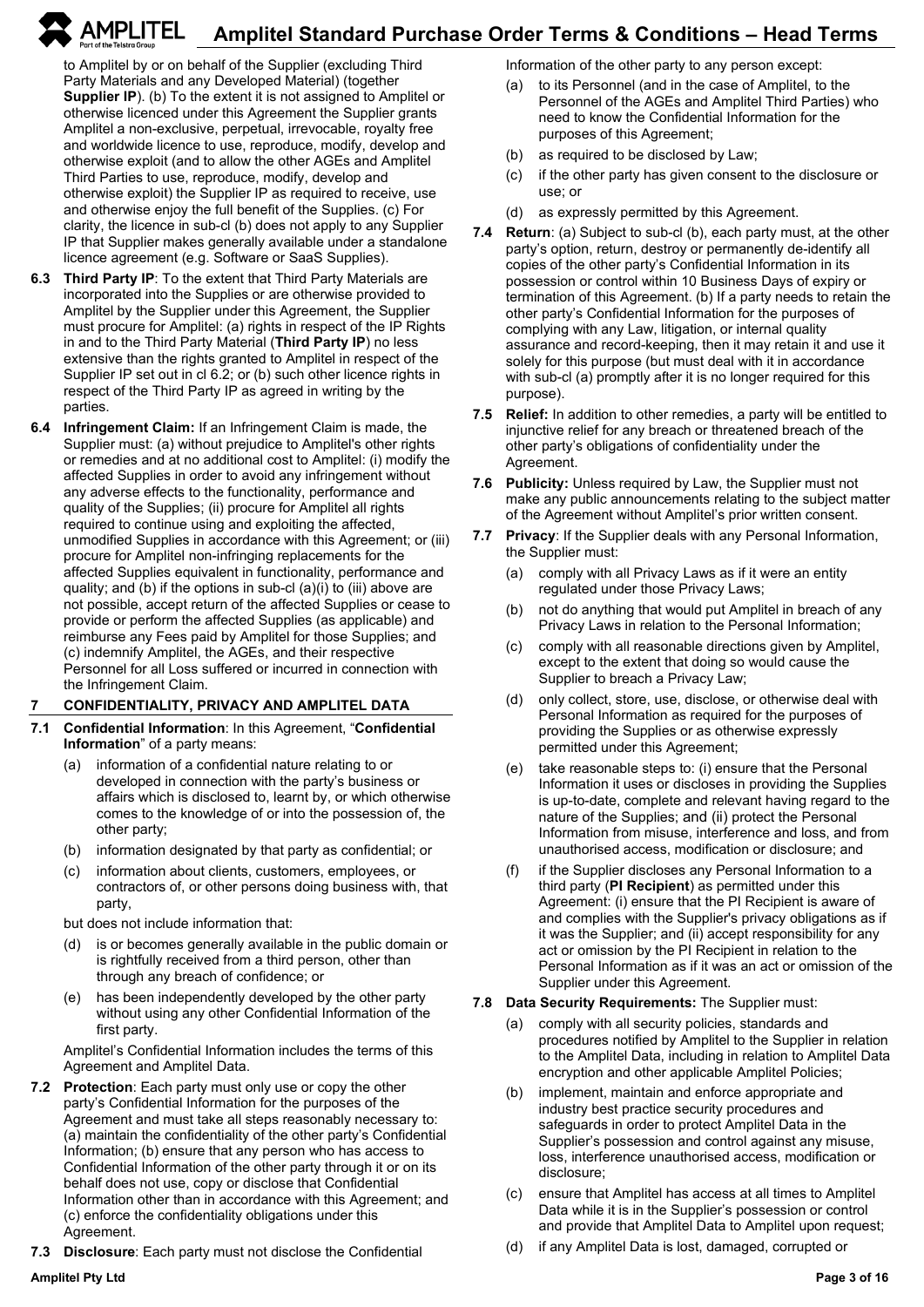otherwise unable to be accessed, take all reasonably practicable measures available to the Supplier to recover and restore that Amplitel Data immediately (and such measures will be at Supplier's cost to the extent such loss, damage, corruption or loss of access is caused or contributed to by the Supplier or its Personnel);

- <span id="page-3-12"></span>(e) immediately notify Amplitel if it becomes aware of any likely, suspected or actual misuse or loss of, interference with or unauthorised access to, modification of, or disclosure of, Amplitel Data, or breach of the Supplier's obligations relating to Amplitel Data (a **Data Breach**), or is or may be required by Law to disclose any Amplitel Data or Data Breach (**Notifiable Event**);
- (f) comply with any reasonable direction from Amplitel with respect to: (i) assessing, investigating, remedying and addressing a Data Breach; or (ii) a Notifiable Event, including providing information requested by Amplitel relevant to the Notifiable Event, and not otherwise disclosing to any third party the circumstances regarding the Notifiable Event without express prior written approval from Amplitel;
- (g) inform and co-operate with Amplitel in the event of any breach or risk regarding the security of Amplitel Data;
- (h) ensure that any person who is authorised by the Supplier to have access to Amplitel Data complies and agrees to comply with this clause to the same extent as the Supplier;
- (i) comply with any additional data security requirements set out in the Module Terms and the PO or SOW (in which case the parties agree that the more onerous requirement will take precedence to the extent of any inconsistency); and
- (j) only disclose, store, transfer, and make accessible Amplitel Data within Australia, the country in which the Amplitel Data is shared by Amplitel, or as otherwise set out in the PO or SOW.

## <span id="page-3-10"></span>**8 RISK ALLOCATION**

- <span id="page-3-13"></span>**8.1 Mutual Indemnities**: Each party (**Indemnifying Party**) indemnifies the other party (**Indemnified Party**) and the Indemnified Party's Personnel (including in the case of Amplitel, the AGEs and their Personnel) (together **Indemnified Persons**) against all Loss suffered or incurred by the Indemnified Persons arising in connection with:
	- (a) any fraudulent or unlawful act or omission of the Indemnifying Party or its Personnel;
	- (b) any death or personal injury caused or contributed to by any act or omission of the Indemnifying Party or its Personnel;
	- (c) any damage to or loss or destruction of real or personal property caused or contributed to by any act or omission of the Indemnifying Party or its Personnel;
	- (d) any breach of confidentiality obligations by the Indemnifying Party or its Personnel; and
	- (e) where the Indemnifying Party is the Supplier, any breach of obligations relating to privacy or Amplitel Data by the Indemnifying Party or its Personnel (including any breach that results in loss or corruption of the Amplitel Data), except to the extent the Loss is attributable to the negligence or wrongful act or omission of the Indemnified Person.
- <span id="page-3-1"></span>**8.2 Liability cap**: Subject to c[l 8.4,](#page-3-0) the aggregate liability of a party for Loss suffered or incurred by the other party arising out of or in connection with this Agreement (whether under statute, in contract or in tort, including for negligence, or otherwise) is limited to the greater of (a) \$3 million; and (b) 1.5 times the total amounts paid and payable to the Supplier under this Agreement.
- <span id="page-3-2"></span>**8.3 Consequential loss exclusion**: Subject to cl [8.4,](#page-3-0) a party is not liable for any Consequential Loss suffered or incurred by the other party in connection with this Agreement.
- **8.4 Exception to limitations and exclusions:** The limitations and exclusions in c[l 8.2](#page-3-1) and [8.3](#page-3-2) do not apply to a party's

<span id="page-3-0"></span>liability for Loss covered by an indemnity under this Agreement.

**8.5 Insurance**: The Supplier must at its cost maintain (and on request produce to Amplitel evidence of) valid and enforceable insurance policies for: (a) workers compensation in accordance with applicable local Laws; (b) products liability with a minimum annual coverage of AUD\$5 million; (c) both public liability and professional indemnity, each with a minimum coverage of AUD\$5 million per claim; and (d) any other insurance requirements set out in the PO or SOW.

## <span id="page-3-3"></span>**8.6 Limitation of liability of Amplitel as trustee of the Trust**

- (a) This cl [8.6](#page-3-3) applies to Amplitel in its capacity as the trustee of the Trust.
- <span id="page-3-5"></span>(b) Subject to [8.6\(c\),](#page-3-4) and despite any other provisions of this Agreement, a liability arising under or in connection with this Agreement is limited and can be enforced against Amplitel only to the extent to which Amplitel, having sought indemnification, is actually indemnified in respect of that liability out of the assets of the Trust. No person will be entitled to:
	- claim from or commence proceedings against Amplitel in respect of any liability under this Agreement in any capacity other than as trustee for the Trust;
	- (ii) seek the appointment of a receiver, receiver and manager, liquidator, an administrator or any similar officeholder to Amplitel, or prove in any liquidation, administration or arrangement of or affecting Amplitel, except in relation to the property of the Trust; or
	- (iii) enforce or seek to enforce any judgment in respect of a liability under this Agreement against Amplitel in any capacity other than as trustee of the Trust.
- <span id="page-3-4"></span>(c) The limitation in [8.6\(b\)](#page-3-5) does not apply to any obligation or liability of Amplitel to the extent to which there is, in respect of that obligation or liability, whether under the Trust's trust deed or by operation of Law, a reduction in the extent of Amplitel's indemnity, or a loss of Amplitel's right to indemnification, out of the assets of the Trust in respect of which it is trustee, because Amplitel has no right or power to have trust assets applied towards satisfaction of that liability, or its right or power to do so is subject to a deduction, reduction, limit or requirement to make good, in either case because Amplitel's behaviour was beyond power or improper in relation to the Trust.

## <span id="page-3-8"></span>**9 DEFECTS**

- <span id="page-3-6"></span>**9.1 Defects**: The Supplier must, as soon as practicable and at no cost or expense to Amplitel, rectify any Defect that occurs during the Warranty Period and comply with any additional requirements set out in the PO or SOW.
- **9.2 Failure to rectify**: If the Supplier does not rectify the Defect in accordance with c[l 9.1,](#page-3-6) then Amplitel may, itself or through a third party, rectify such Defect and the Supplier must reimburse the reasonable costs of such rectification on request by Amplitel.
- **9.3 Third party warranties**: If any of the Supplies are covered (in whole or in part) under a warranty from a third party, the Supplier must ensure that Amplitel has, and that the Supplier makes use of, the benefits offered by that warranty.

## <span id="page-3-9"></span>**10 RELATIONSHIP MANAGEMENT**

<span id="page-3-11"></span><span id="page-3-7"></span>**10.1 Records**: The Supplier must:

- (a) keep and maintain proper, accurate, complete and reasonably detailed records and books of accounts (**Records**) relating to the performance of the Supplier's obligations under this Agreement and for all transactions related to this Agreement, and ensure that such Records present a true and fair view of those payments and transactions;
- (b) keep the Records referred to in cl [10.1\(a\)](#page-3-7) for seven years after termination or expiry of this Agreement; and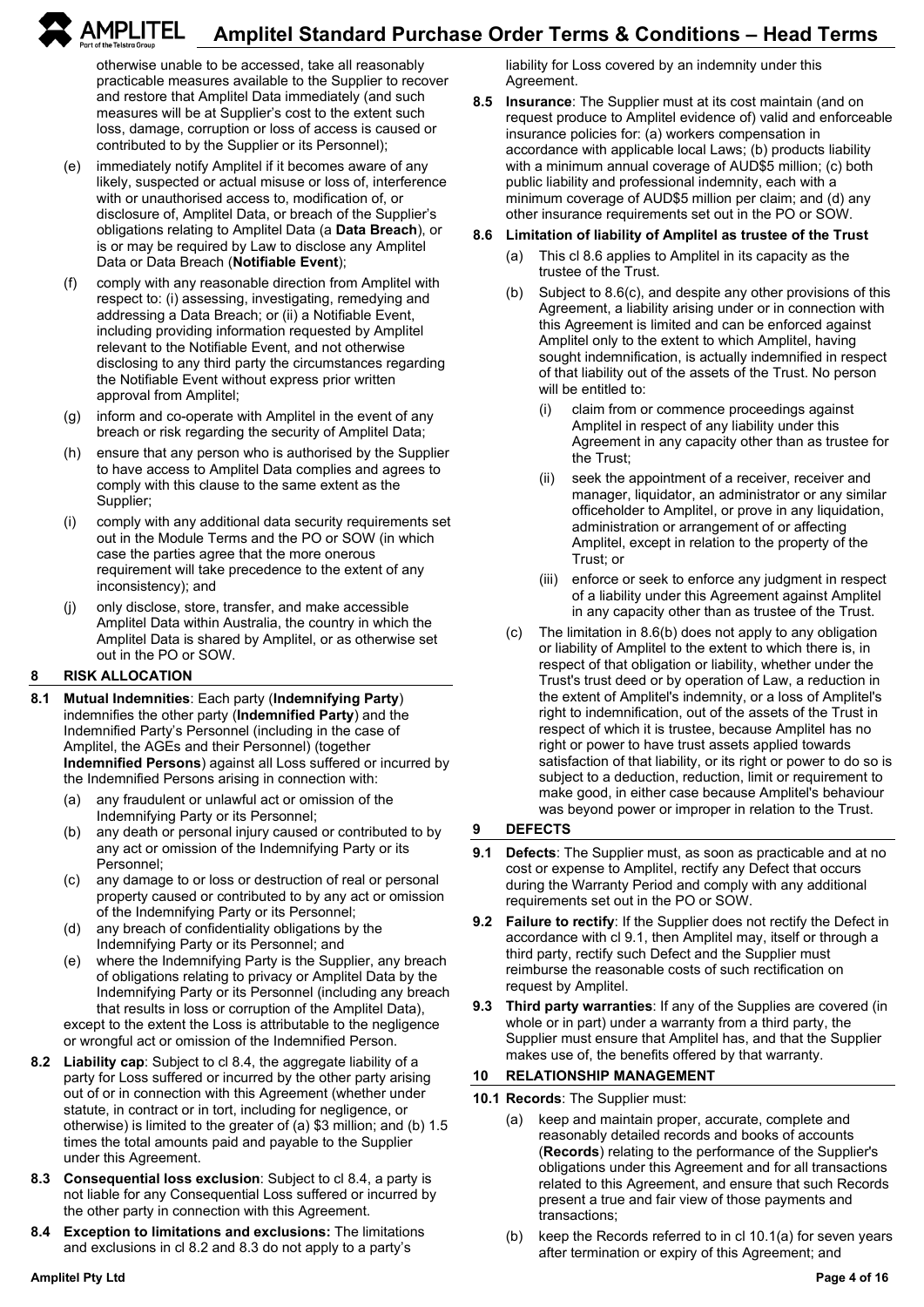- on Amplitel's request, the Supplier must provide a copy of such Records to Amplitel so Amplitel can assess the Supplier's compliance with this Agreement.
- <span id="page-4-0"></span>**10.2 Audit**: If permitted under the PO, SOW or an applicable Amplitel Policy, Amplitel (or a third party nominated by Amplitel) may audit the Supplier's compliance with its obligations relating to this Agreement and the Supplier must comply with any additional audit obligations set out in the PO, SOW or applicable Amplitel Policy.
- **10.3 Financial performance**: On Amplitel's request, the Supplier must provide records and information requested by Amplitel, in relation to the Supplier's financial position. The Supplier is not required to disclose any information that relates to the Supplier's profit margins or its other customers or that, if disclosed, would result in the Supplier being in breach of its confidentiality obligations to any person.
- **10.4 Governance**: The Supplier must participate in any governance process and provide any governance reports set out in the PO or SOW.
- **10.5 Subcontracting**: The Supplier must not subcontract the provision of the Supplies or allow an Approved Subcontractor to further subcontract provision of the Supplies without Amplitel's prior written consent (not to be unreasonably withheld). The Supplier must ensure that the Approved Subcontractor complies with this Agreement, and the Supplier will be responsible for all acts and omissions of its subcontractors as if they were the acts and omissions of the Supplier.
- <span id="page-4-4"></span>**10.6 Notification of conflicts**: The Supplier must promptly notify Amplitel (a) if it is likely to be subject to insolvency claims or proceedings or is otherwise insolvent; and (b) of any actual or potential Conflict of Interest of which it becomes aware. The Supplier must use reasonable endeavours to avoid Conflicts of Interest and resolve any Conflicts of Interest which arise.
	- **Dispute resolution:** If a dispute arises in connection with this Agreement (**Dispute**) either party may issue a notice to the other party, setting out reasonable details of the Dispute (**Dispute Notice**), following which the parties must promptly hold good faith discussions to attempt to resolve the Dispute. Neither party may commence legal proceedings in relation to the Dispute unless: (a) the purpose of the proceedings is to seek urgent injunctive or declaratory relief; or (b) the parties have been unable to resolve the Dispute within 20 Business Days of the applicable Dispute Notice being received. Except where Amplitel has suspended this Agreement in accordance with cl [11.1,](#page-4-1) each party must continue to perform its obligations under this Agreement notwithstanding the existence of any unresolved Dispute.

# **11 SUSPENSION AND TERMINATION**

- <span id="page-4-1"></span>**11.1 Suspension for non-compliance**: If Amplitel suspects (acting reasonably) or identifies (whether through an audit or otherwise), that the Supplier is not complying with its obligations under cl [2,](#page-0-1) [6,](#page-1-4) [7,](#page-2-0) [9,](#page-3-8) o[r 10,](#page-3-9) Amplitel may direct the Supplier to suspend the performance of all or part of the Supplier's obligations that are affected by the non-compliance (in which case, Amplitel will not be obliged to pay any Fees in respect of those obligations during the period of the suspension).
- <span id="page-4-3"></span>**11.2 Termination without cause**:
	- (a) Amplitel may terminate this Agreement in whole or in part at any time by giving the Supplier the greater of: (i) 10 Business Days' notice; and (ii) any notice period set out in the PO. Amplitel will only exercise this right where it has a reasonable basis for doing so (for example, due to changes in its business requirements or budget).
	- (b) If Amplitel issues a notice of termination under cl [11.3](#page-4-2) but the notice is not effective to terminate this Agreement, the notice will be deemed to be a notice of termination without cause under this cl [11.2,](#page-4-3) issued on the date of the notice.
- <span id="page-4-2"></span>**11.3 Termination for cause:** A party may terminate the Agreement in whole or in part by notice to the other party if the other party: (a) commits a material breach of this Agreement that is capable of remedy and has not remedied that breach within 10 Business Days after receipt of notice of the breach; (b) commits a breach of c[l 2.4\(g\)](#page-0-2) or [2.4\(h\);](#page-0-3) (c) commits a breach of this Agreement that is not capable of remedy; (d) suffers an Insolvency Event; or (e) has an administrator, receiver or scheme administrator appointed, and that administrator, receiver or scheme administrator does not adopt this Agreement and/or accept personal liability for performance of this Agreement (including, in the case of a Supplier, providing the Supplies) within 3 Business Days of a request that they do so. A material breach of this Agreement includes a material breach in respect of individual or particular Supplies or the PO.
- **11.4 Supplier PO Renewal Termination Right:** Where a PO renewal or extension is governed by a new version of these Head Terms and/or Module Terms published by Amplitel under c[l 1.4](#page-0-4) that materially disadvantages the Supplier, the Supplier may terminate this Agreement with 30 days' written notice if it provides such notice of termination within 30 days of the commencement of the renewal or extension.
- <span id="page-4-5"></span>**11.5 Consequences of termination and expiry**: On expiry or termination (in whole or in part) of this Agreement for any reason, in addition to any termination assistance obligations set out in the Module Terms, PO, SOW, or otherwise agreed by the parties:
	- (a) Amplitel will only be liable to pay the Supplier for Supplies completed in accordance with the requirements of this Agreement by the effective date of termination and may recover from the Supplier any money paid for Supplies not completed by that date;
	- (b) on request by Amplitel, the Supplier must remove from Amplitel's premises all of the Supplier's Personnel and equipment and provide any disengagement assistance reasonably specified by Amplitel; and
	- (c) where Amplitel has terminated due to breach of c[l 2.4\(g\)](#page-0-2) or [2.4\(h\)](#page-0-3) Amplitel will have no obligation to return any of the Supplies unless Amplitel has received all government authorisations required to do so. On termination of this Agreement in whole or in part by Amplitel for cause, Amplitel may suspend making any payment to the Supplier under this Agreement.
- <span id="page-4-6"></span>**11.6 Survival**: The rights, obligations and indemnities in c[l 2.4\(g\),](#page-0-2) [2.4\(h\),](#page-0-3) [6,](#page-1-4) [7,](#page-2-0) [8,](#page-3-10) [10.1,](#page-3-11) [10.2,](#page-4-0) [10.7,](#page-4-4) [11.5,](#page-4-5) and [11.6](#page-4-6) and any other obligations which are expressed to, or by their nature, survive expiry or termination of the Agreement, will survive the termination or expiry of this Agreement. The expiry or termination of this Agreement does not affect any rights which accrued before the date of expiry or termination.
- **12 GENERAL**
- **12.1 Assignment**: Amplitel may assign, novate, or otherwise transfer any of its rights or obligations arising out of or under this Agreement to any person with sufficient financial capacity (whether directly or indirectly, including by way of intra group arrangements) to perform its obligations under this Agreement without the Supplier's consent. Supplier may only assign, novate or otherwise transfer any of its rights or obligations arising out of or under this Agreement to another person with Amplitel's prior written approval (which will not be unreasonably withheld).
- **12.2 Entire agreement**: This Agreement represents the entire agreement between the parties in relation to the Supplies and supersedes all prior discussions, negotiations, understandings and agreements in relation to those Supplies.
- **12.3 Governing law and jurisdiction**: This Agreement will be governed by the Laws of the State of Victoria. Each party irrevocably submits to the non-exclusive jurisdiction of the courts exercising jurisdiction in the State of Victoria.
- **12.4 Variation and waiver**: A provision of this Agreement, or right,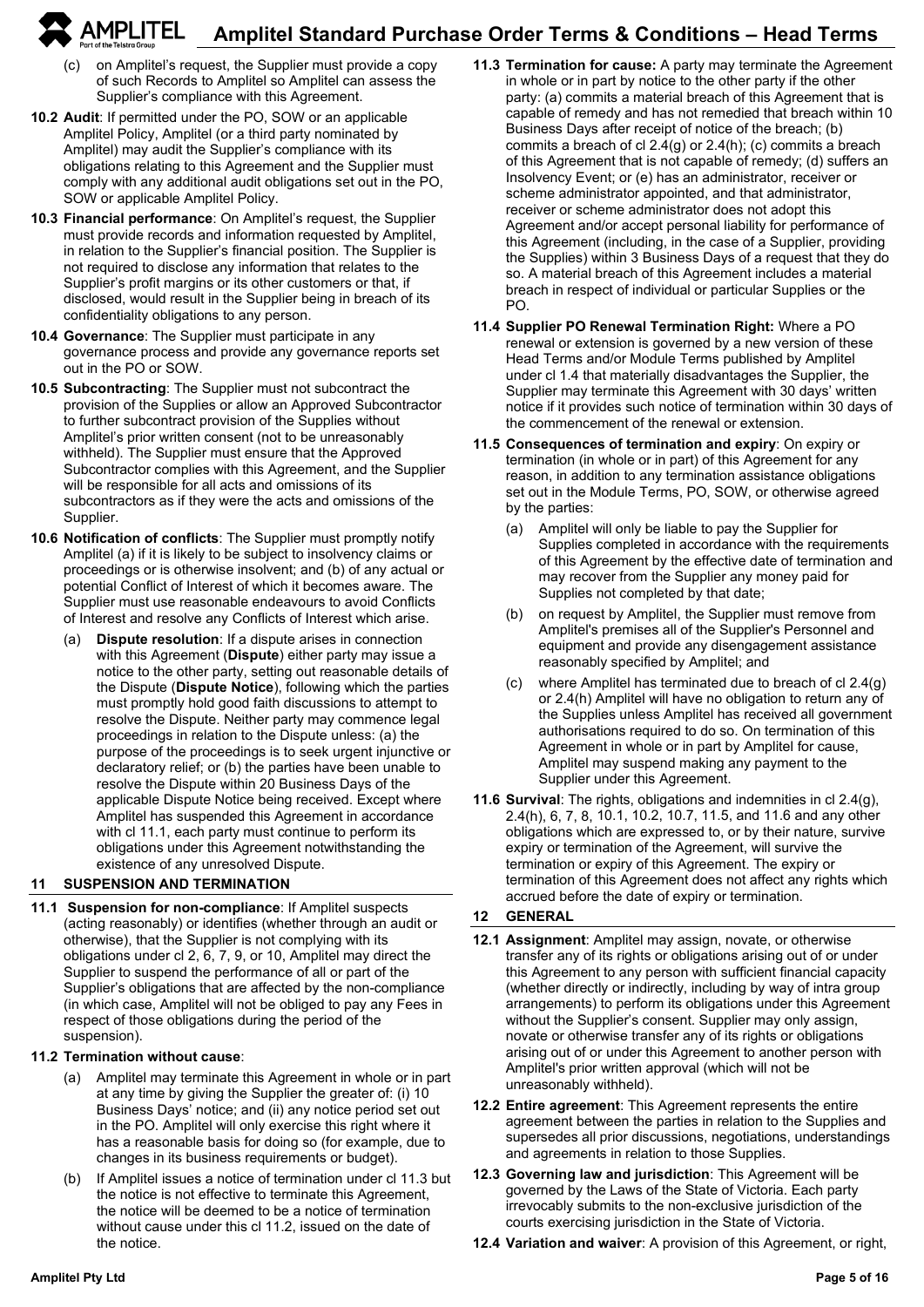power or remedy created under them, may not be varied or waived except as agreed in writing.

- **12.5 Relationship of the parties**: The relationship between Amplitel and the Supplier is that of principal and independent contractor. The Supplier and its Personnel must not represent themselves as employees or agents of Amplitel.
- **12.6 Interpretation**: In the Agreement: (a) headings, bold type and square brackets are for convenience only and will not affect interpretation of this Agreement; (b) words in the singular include the plural and vice versa, according to the requirements of the context; (c) a reference to legislation or other Law includes delegated legislation and consolidations, amendments, re-enactments or replacements of any of them; (d) a reference to any of the words "include", "includes" and "including" is read as if followed by the words "without limitation"; and (e) terms used that are defined in the *A New Tax System (Goods and Services Tax) Act 1999* (Cth) have the meaning given in that Act, unless the context otherwise requires.

#### **12.7 Telstra Standards and Processes:**

- (a) This Agreement refers to a number of Telstra standards, documentation, systems, methods or processes (**Telstra Standards and Processes**). Any Telstra Standards and Processes should be interpreted as if references to Telstra were references to Amplitel, unless the context indicates otherwise.
- (b) Amplitel's intention is that, over time, the Telstra Standards and Processes will be incrementally amended, updated, supplemented or replaced by standards, documentation, systems, methods and processes specifically created for Amplitel (**Amplitel Standards and Processes**).
- (c) The Supplier acknowledges and agrees that Amplitel may amend, update, supplement or replace the Telstra Standards and Processes under this Agreement with Amplitel Standards and Processes by notice to the Supplier and as relevant the parties will promptly update this Agreement accordingly.
- **12.8 References to Amplitel:** For the purposes of this Agreement, a reference to Amplitel:
	- (a) owning a structure or thing may be a reference to Telstra owning that structure or thing;
	- (b) doing a thing includes Amplitel procuring Telstra to do that thing; and
	- (c) being entitled to do a thing includes Amplitel permitting Telstra to do that thing.
- **12.9 Definitions**: In this Agreement unless otherwise indicated:

**ACL** means the Australian Consumer Laws contained in Schedule 2 of the *Competition and Consumer Act 2010* (Cth).

**Agreement** has the meaning set out in c[l 1.1.](#page-0-5)

**Amplitel** means Amplitel Pty Ltd as trustee of the Towers Business Operating Trust (ABN 75 357 171 746) or if otherwise identified in the PO or SOW, means the identified Amplitel Group Entity who is purchasing the Supplies.

**Amplitel Data** means data of any kind of an Amplitel Group Entity or of any customer or supplier of an Amplitel Group Entity (other than the Supplier) that the Supplier accesses, stores or handles in the course of providing the Supplies, and includes all data that is: (a) Personal Information; (b) Amplitel's Confidential Information; or (c) corporate proprietary or financial information.

**Amplitel IP** has the meaning given in c[l 6.1.](#page-1-5)

**Amplitel Group Entity** means any of the following entities: (a) Amplitel; (b) a RBC of Amplitel; (c) a body corporate, trust, partnership, proprietary company, unincorporated joint venture or other business association controlled by Amplitel or a RBC of Amplitel; or (d) an unincorporated joint venture or business association controlled by Amplitel or a RBC of Amplitel. For the purposes of (c) and (d), one body corporate will be deemed to control another when at the relevant time it has a

shareholding, issues units, equity or participation interest of at least 30%.

**Amplitel Materials** means all Materials provided by or on behalf of Amplitel to the Supplier in connection this Agreement, including Amplitel Data and Amplitel inputs, and includes any modifications and enhancements to those Materials.

**Amplitel Policies** means any policies identified in the PO or otherwise provided or updated or made available to the Supplier by Amplitel on and from 20 Business Days after the policy is provided or made available (unless agreed otherwise in writing), including:

- (a) the Supplier Code of Conduct, available at [https://www.telstra.com.au/aboutus/our](https://www.telstra.com.au/aboutus/our-company/supplying-to-telstra/sustainable-procurement)[company/supplying-to-telstra/sustainable-procurement;](https://www.telstra.com.au/aboutus/our-company/supplying-to-telstra/sustainable-procurement)
- (b) the Whistleblowing Policy available at: [https://www.telstra.com.au/content/dam/tcom/about](https://www.telstra.com.au/content/dam/tcom/about-us/investors/pdf%20F/2020-Whistleblowing-Policy.pdf)[us/investors/pdf%20F/2020-Whistleblowing-Policy.pdf\)](https://www.telstra.com.au/content/dam/tcom/about-us/investors/pdf%20F/2020-Whistleblowing-Policy.pdf); and
- (c) the Information Security Policy, as provided by Amplitel..

**Amplitel Third Parties** mean Amplitel's third party contractors and service providers.

**Approved Subcontractor** means a subcontractor approved in writing by Amplitel.

**BCDR Procedures** has the meaning given in cl [2.10\(a\).](#page-1-6)

**Business Day** means any day other than a Saturday, Sunday or public holiday observed in the State of Victoria.

**Claim** means any allegation, debt, cause of action, liability, claim, proceeding, suit or demand.

**Confidential Information** has the meaning given in cl [7.1.](#page-2-1)

**Conflict of Interest** means: (a) any Claim against or involving the Supplier or a RBC of the Supplier or their respective Personnel, which may adversely affect the Supplier's ability to provide the Supplies in accordance with this Agreement; or (b) the supply or proposed supply of goods or services by the Supplier in a manner and to an extent that may adversely affect the ability of the Supplier to provide the Supplies to Amplitel in accordance with this Agreement.

**Consequential Loss** means any Loss suffered or incurred by the other party in connection with this Agreement that does not arise naturally (that is, according to the usual course of things) from the event giving rise to the Loss. For the purpose of this Agreement, the following are not Consequential Loss and are considered to be direct losses:

- (a) costs of assessing, remedying, responding to or mitigating a Defect or a breach of this Agreement (including the costs of replacing, repairing or recreating any Supplies or other assets that have been lost, destroyed or damaged as a consequence of the breach);
- (b) holding costs resulting from a breach of this Agreement;
- (c) costs of notifying, communicating or compensating customers or other third parties affected by a breach of this Agreement;
- (d) third party claims resulting from a breach of this Agreement;
- (e) fines or penalties resulting from any breach of Law as a result of a breach of this Agreement;
- (f) costs of any corrective action undertaken by a party further to a regulatory action or notice to comply as a result of a breach of this Agreement; or
- (g) time and related expenses and overhead (including travel, lodging, wages) for Personnel who are working on corrective actions as a result of a breach of this Agreement.

**Data Breach** has the meaning given in c[l 7.8\(e\).](#page-3-12)

**Defect** means any characteristic that makes the whole or any part of the Supplies inoperable or inconsistent with the Specifications.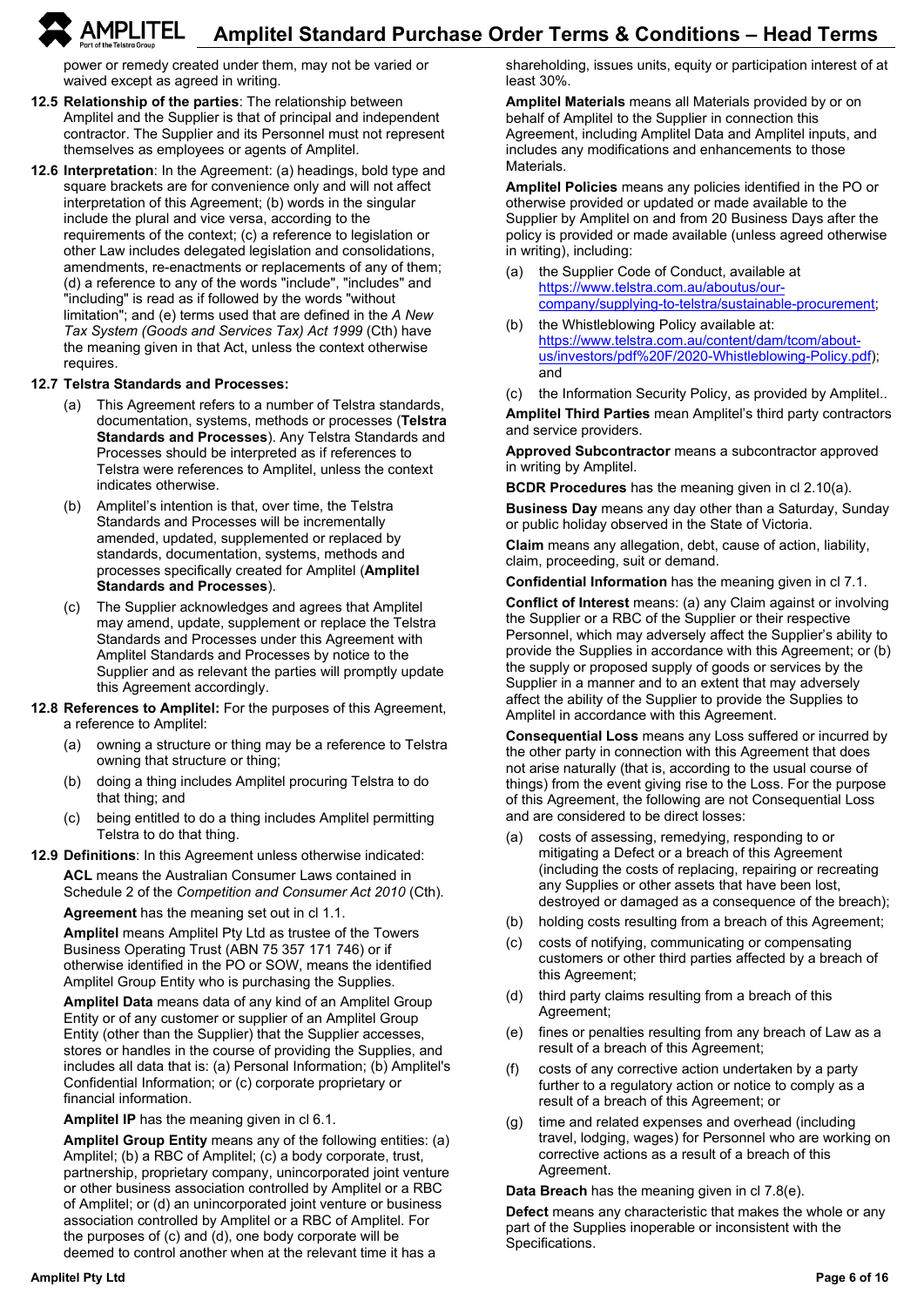**Delivery** has the meaning set out in c[l 2.1.](#page-0-6)

**Developed Material** means any Materials that are created by or on behalf of the Supplier under the Agreement in connection with the Supplies.

**Disaster** means the occurrence of one or more events which materially adversely affects the provision of Supplies.

**Dispute** has the meaning given in cl [10.7.](#page-4-4)

**Dispute Notice** has the meaning given in cl [10.7.](#page-4-4)

**Documentation** has the meaning given in c[l 2.6.](#page-0-7)

**Enterprise Critical Applications** means those software applications that Amplitel determines fulfil a business critical function and which may be included in the enterprise critical applications list at https://telstra.unity.com/site/ability-intranetsite/SitePage/150575/ability-home-page as updated from time to time. Note that the enterprise critical applications list is Amplitel Confidential Information. If the Supplier needs to access the list before executing this agreement, the Supplier must either: (1) have an existing agreement with confidentiality obligations; or (2) sign a Non Disclosure Agreement (NDA), that covers the list.

**Environmental Incident** means an incident or event that is a breach of, or requires notification or is reportable in accordance with any applicable environmental Laws.

**Fees** means the fees set out in the PO.

**Harmful Provision** has the meaning given in c[l 2.9.](#page-0-8)

**HSE** means health, safety and environment.

**Incident** means a death, Serious Injury or Illness, Dangerous Incident or Environmental Incident. **Serious Injury or Illness**  and **Dangerous Incident** have the meanings given to them under the WHSA. If the Supplies are provided or performed outside of Australia, those terms have their ordinary meanings.

**Head Terms** has the meaning given in c[l 1.1.](#page-0-5)

**Indemnified Party** has the meaning given in c[l 8.1.](#page-3-13)

**Indemnifying Party** has the meaning given in cl [8.1.](#page-3-13)

**Indemnified Persons** has the meaning given in c[l 8.1.](#page-3-13)

**Indigenous Enterprise** means an organisation that is at least 50 per cent or more Indigenous Australian owned as required by Supply Nation (details available here: https://supplynation.org.au/)

**Indirect Taxes** means any tax payable on the sale of goods, services or other things and includes goods and services tax, value added tax, sales tax, consumption tax or any similar impost imposed in a jurisdiction other than Australia.

**Infringement Claim** means any Claim by a third party that the provision of the Supplier Materials, the Third Party Materials, the Developed Material, the Supplies, or any modifications or enhancements to the Amplitel Material made by or on behalf of the Supplier or the enjoyment or use of any of the foregoing in accordance with the Agreement infringe that third party's IP Rights.

**Insolvency Event**, in relation to a party (**Insolvent Party**) means any one of the following:

- (a) the Insolvent Party ceases or takes steps to cease to conduct its business in the normal manner;
- (b) the Insolvent Party enters into or resolves to enter into any arrangement, composition or compromise with or assignment for the benefit of its creditors or any class of them;
- (c) the Insolvent Party is unable to pay its debts when they are due or is deemed under the Corporations Act 2001 (Cth) to be insolvent;
- (d) an administrator, liquidator or provisional liquidator is appointed to the Insolvent Party or a receiver, receiver and manager, official manager, trustee or similar official is appointed over any of the assets or undertakings of the Insolvent Party;

(e) an application or order is made or a resolution is passed for the winding up of the Insolvent Party; or

any act or event analogous or having a substantially similar effect to any of the events specified in paragraphs (a) to (f) of this definition.

**IP Rights** means all current and future registered and unregistered rights in respect of copyright, designs, circuit layouts, trade secrets, know-how, confidential information, patents, invention and discoveries, moral rights, and all other intellectual property as defined in article 2 of the convention establishing the World Intellectual Property Organisation 1967.

**Law** means any law of any applicable jurisdiction, including any common law, equity, statute, regulation, proclamation, ordinance, by-law, mandatory code of conduct, Australian Standard, Trade Control Laws, HSE Laws, writ, judgment and any award or other industrial instrument.

**Loss** means loss, damage, liability, charge, expense, outgoing, payment or cost of any nature or kind, including all legal and other professional costs.

**Material** means software, firmware, tools, documentation, reports, data, diagrams, procedures, plans and other materials.

**Module Terms** means the additional Supply-specific module terms and conditions that apply to the Supplies, as attached to these terms and conditions.

**Notifiable Event** has the meaning given in cl [7.8\(e\).](#page-3-12)

**Personal Information** means all personal information (as defined in the Privacy Act 1988 (Cth)) which is received or learnt by a party from any source as a consequence of or in the course of exercising or performing its rights and obligations under this Agreement.

**Personnel** means a party's employees, secondees, directors, officers, contractors, professional advisers and agents.

**PI Recipient** has the meaning given in c[l 7.7\(f\).](#page-2-2)

**PO** means the purchase order issued by Amplitel for the Supplies.

**Privacy Laws** means the *Privacy Act 1988* (Cth), the *Spam Act 2003* (Cth), the *Telecommunications Act 1997* (Cth), the privacy policy issued by Amplitel from time to time (available at **Amplitel Privacy**) and any other applicable Laws and binding industry codes and policies relating to the management of Personal Information applicable to the local jurisdiction in which the Supplies are received by an Amplitel Group Entity and/or an Amplitel Group Entity customer.

**Records** has the meaning given in cl [10.1.](#page-3-11)

**Related Body Corporate (or RBC)**: (a) has the meaning given to that term in the *Corporations Act 2001* (Cth); or (b) if that Act does not apply, means an entity controlled by, controlling, or under common control with a party. The term "control" means the possession, directly or indirectly, of the power to direct or cause the direction of the management and policies of any such entity whether through the ownership of voting securities, by contract, or otherwise.

**Specifications** means the specifications for each of the Supplies set out in: (a) the PO; and (b) any Documentation, but only to the extent that it is not inconsistent with that set out in the PO.

**Subsidiary** of an entity has the meaning given to that term in the *Corporations Act 2001* (Cth), but also include (a) a partnership in which the entity has, in aggregate, a direct or indirect interest of over 50% in the partnership or which is controlled by the entity; and (b) a trust in which the entity has, in aggregate, a direct or indirect interest of over 50% of the issued units of the trust.

**Supplier** means the entity that has agreed to provide Supplies under this Agreement.

**Supplier IP** has the meaning given in cl [6.2.](#page-1-3)

**Supplies** means the items, deliverables and/or services provided, or to be provided, by the Supplier to Amplitel as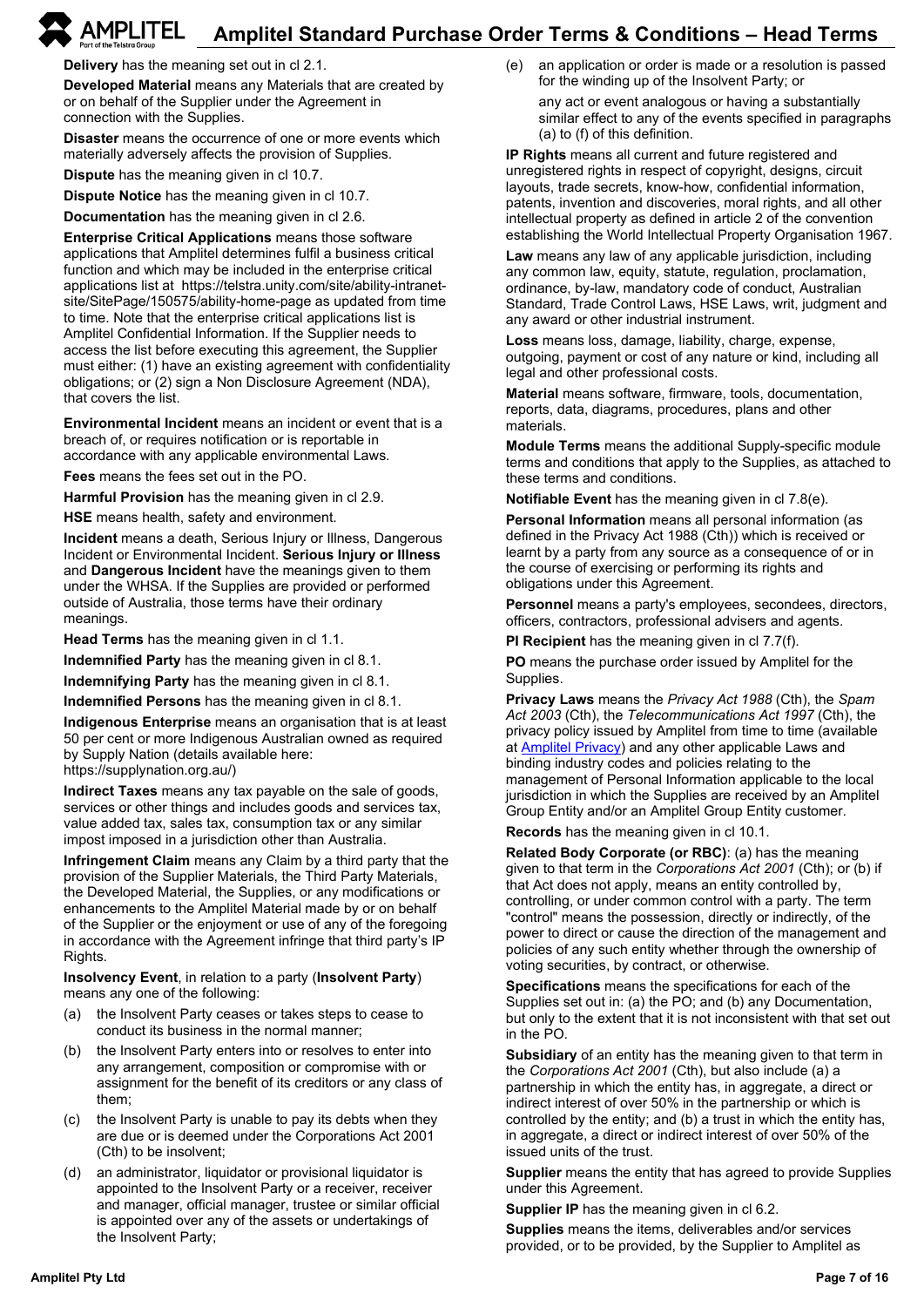

identified in the PO (including any necessary Documentation).

**Supplier Materials** means all Materials provided by or on behalf of the Supplier in connection with this Agreement, other than the Third Party Materials and Developed Material, and includes any modifications and enhancements to these Materials (unless assigned to Amplitel under this Agreement).

**Taxes** means taxes, levies, imposts, duties, excise, and charges, deductions or withholdings, however described, imposed by Law or government authority or agency, other than GST, Indirect Taxes, and any tax imposed on, or calculated having regard to, net income.

**Tax Deduction** means a deduction or withholding for or on account of Taxes from a payment.

**Telstra** means Telstra Corporation Ltd (ABN 33 051 775 556).

**Term** has the meaning given in cl [1.4.](#page-0-4)

**Third Party IP** has the meaning given in c[l 6.3.](#page-2-3)

**Third Party Materials** means Materials provided by or on behalf of the Supplier in connection with the Agreement, the IP Rights in which are owned by a third party, including any modifications and enhancements to those Materials.

**Trade Control Laws** means any sanctions, export control, or import laws, or other regulations, orders, directives, designations, licenses, or decisions relating to the trade of goods, technology, software and services which are imposed, administered or enforced from time to time by Australia, the United States, the United Kingdom, the EU, EU Member States, Switzerland, the United Nations or United Nations Security Council, and also includes U.S. antiboycott laws and regulations.

**Trust** means the trust known as the Towers Business Operating Trust, the trustee of which is initially Amplitel.

**Warranty Period** means, unless otherwise identified in the PO or SOW, the period of 24 months from:

- (a) the date of Delivery of the Supply; or
- (b) if the Supply is subject to an acceptance process, the date of acceptance of the Supply or first use by Amplitel, and, for Supplies that are repaired or replaced during this period, will continue for the longer of: (i) the remainder of the original warranty period for those Supplies; or (ii) 12 months from the date on which those Supplies were last repaired or replaced.

**WHSA** means the *Work Health and Safety Act 2011* (Cth) or any other applicable HSE Laws.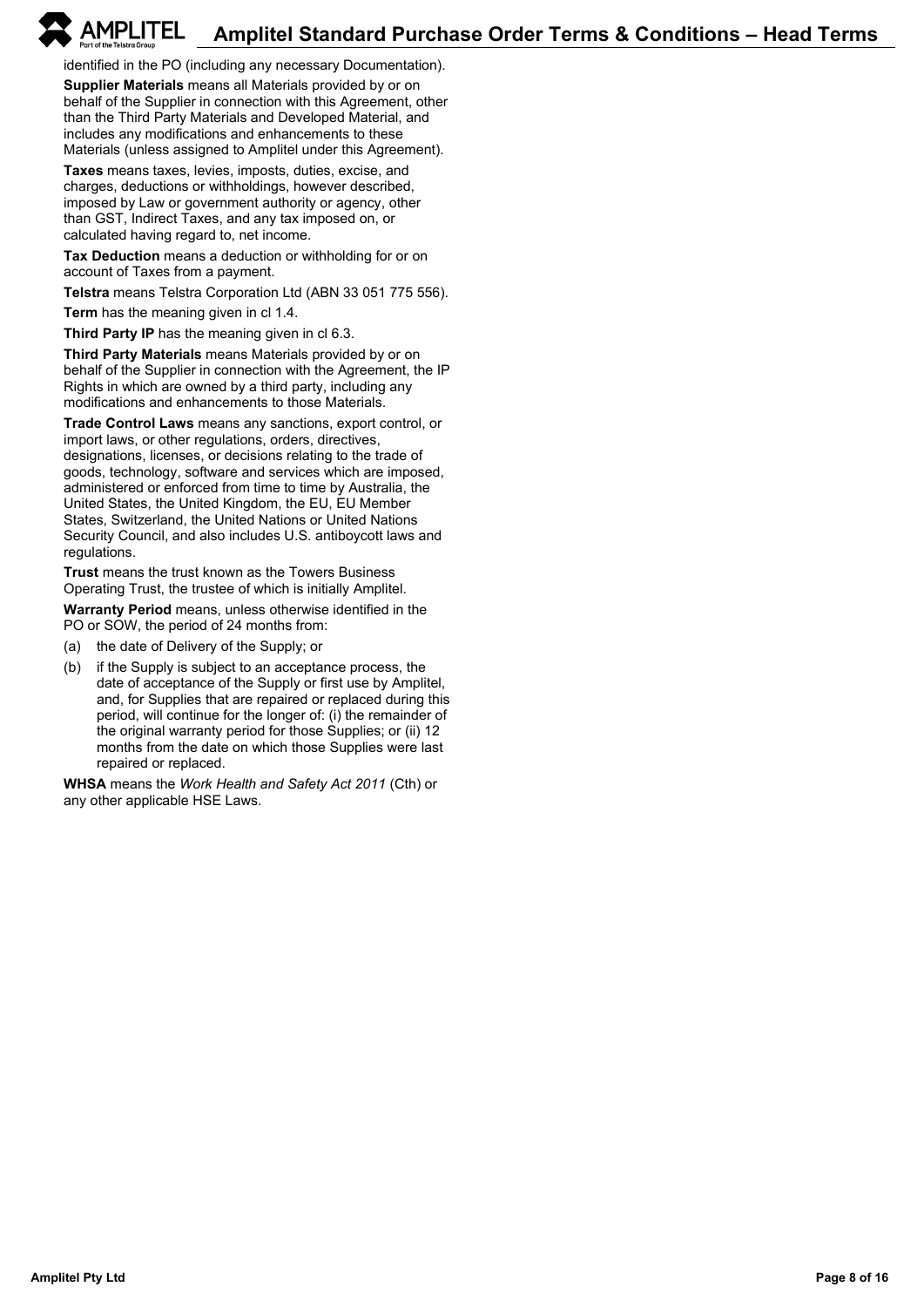

## **SOFTWARE LICENCE MODULE**

In addition to the Head Terms, the following terms apply only to Software Supplies purchased by a Amplitel Group Entity under the Agreement.

## **1 SUPPLY OF SOFTWARE**

**1.1** The Supplier must provide the software identified in the PO (**Software**) and Documentation in the manner and by the delivery date specified in the PO.

## **2 LICENCE OF SOFTWARE**

- <span id="page-8-0"></span>**2.1** On and from the date on which the Supplier provides the Software, and for the term specified in the PO (or if there is no term specified in the PO, for a perpetual term), the Supplier grants to Amplitel a non-exclusive, royalty free, worldwide licence to:
	- (a) use and modify, and to allow the other AGEs and Amplitel Third Parties to use and modify, the Software and the Documentation for Amplitel's business purposes (including for the purposes of the Amplitel Third Parties providing services to Amplitel and the AGEs); and
	- (b) make as many copies of the Software and Documentation as reasonably required for the purposes of backup, testing, disaster recovery (including for use at mirror sites established for disaster recovery) security and archiving at no additional charge.
- **2.2** The licence terms set out in c[l 2.1](#page-8-0) apply in relation to the Software and Documentation notwithstanding anything to the contrary in the Head Terms.
- **2.3** Amplitel will not remove or alter any of the Supplier's notices that appear on the Software or Documentation.
- **2.4** Except as otherwise permitted under this Agreement or any Law, Amplitel will not rent, lease, reverse engineer, decompile or disassemble the Software.
- **2.5** Amplitel may move or transfer licences to the Software between machines (including virtual machines) or platforms at no additional cost.
- **2.6** If the PO specifies that the licence to use the Software and Documentation is for a fixed term, Amplitel may retain and continue to use one copy of the Software and Documentation after the expiry of that term or earlier termination of this Agreement for archival, regulatory compliance and audit purposes.
- **2.7** If the PO specifies that the licence to use the Software is restricted by quantity and Amplitel makes changes to the machines or platforms on which the Software is installed, for a grace period of 60 Business Days Amplitel may create and use such additional copies of the Software as necessary to effect such a change. The Supplier must not unreasonably refuse to extend that grace period.
- **2.8** If the PO specifies that the licence to use the Software and Documentation is perpetual and Amplitel has paid all applicable licence fees in full, the licence granted does not terminate even if this Agreement expires or is terminated by either party.

## **3 DOCUMENTATION**

- **3.1** The Supplier must develop and maintain all Documentation on a regular basis and provide Amplitel with any new or updated Documentation as soon as reasonably practicable.
- **3.2** Where the Documentation is or becomes inaccurate or incomplete, the Supplier must correct such Documentation and deliver to Amplitel the corrected Documentation within 10 Business Days.
- **3.3** Supplier may provide or deliver Documentation by notifying Amplitel (where applicable) that the Documentation is available to download.

#### **HARDWARE MODULE**

In addition to the Head Terms, the following terms apply only to Hardware Supplies purchased by a Amplitel Group Entity under the Agreement.

#### **1 SUPPLY OF HARDWARE**

- **1.1** The Supplier must deliver the hardware identified in the PO (**Hardware**), together with the relevant Documentation (including any user manuals):
	- (a) to the shipping address specified in the PO (**Place of Delivery**);
	- (b) on a 'delivered duty paid' (as that term is defined in the 'International Chamber of Commerce INCOTERMS 2010 Edition') basis to the Place of Delivery;
	- (c) by the delivery date specified in the PO; and
	- (d) only during the relevant delivery schedule approved by Amplitel

#### (**Delivery**).

- **1.2** The Supplier must obtain a signed receipt of Delivery of such Hardware from an authorised Amplitel representative (including the sighting of relevant identification) and must not leave Hardware unattended at the Place of Delivery without Amplitel's prior written consent.
- **1.3** Where Amplitel places one or more Purchase Orders for separate hardware that are designed or intended to be used together (**Related Hardware**) the Supplier must not invoice Amplitel the Fees for the Related Hardware until it is entitled under this Agreement to invoice Amplitel for all applicable Related Hardware.

#### **2 PACKING AND LABELLING**

- **2.1 Packing**: The Supplier must fix a packing list giving full details of the contents of a consignment to the outside of the packaging so that it is easily located and unlikely to be lost or damaged, including the following details: (a) Place of Delivery address; (b) relevant identity numbers (e.g. PO, line item, and manufacturer's part/item numbers or Amplitel's serial/item numbers (where allotted)); (c) item description and quantity; (d) consignment weight in kilograms; (e) any recommended handling instructions; (f) any special safety/dangerous goods details; and (g) dispatch date.
- **2.2** The Supplier must pack the Hardware:
	- (a) securely to prevent damage in transit, storage and distribution, including to protect Hardware against mechanical shock and vibration from transportation, water and humidity, deterioration through excessive heating and drying; fungi, bacteria, pests, static electricity, and changes in atmospheric pressure;
	- (b) where they constitute dangerous hardware, so that they are identified, classified and packed in accordance with sections 3, 4, & 5 of the Australian Code for the Transport of Dangerous Goods by Road and Rail (latest edition);
	- (c) as individual items or in reasonably and logically sized packs, and where possible, so the weight of individual packs do not exceed 20kg and is compatible with Amplitel's 'Unit of Qty or Issue Unit' as advised by Amplitel;
	- (d) where large quantities are supplied and the items are to be issued as single units, with dividers inserted in reasonable and logical breaks to assist in their issue and stocktaking;
	- (e) where they contain components that are liable to sustain or cause damage if mounted in the hardware during transportation in a manner so that:
		- (i) such components are removed from the Hardware and packed separately; and
		- (ii) the case containing such components is identified and cross referenced to the Case containing the main unit for which they are required;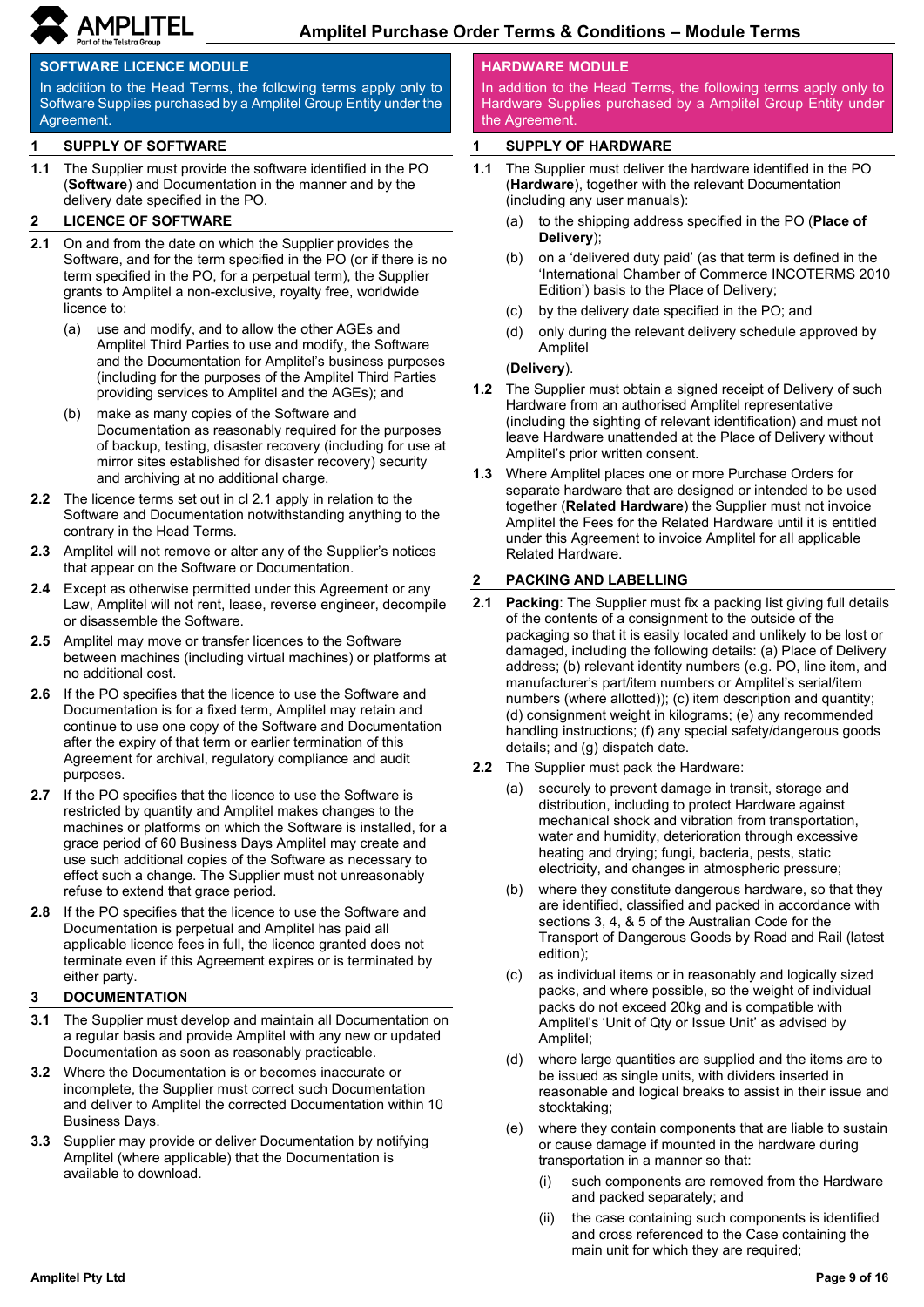- in packaging materials that are (i) kept to a minimum and where possible are reusable, recyclable and degradable; (ii) safe and easy to dispose of; (iii) non-corrosive, nontoxic and where possible non-flammable; (iv) compliant with Australian Standard 3537 (latest edition) where packaging materials use solid or corrugated fibreboard boxes; and (v) labelled with plastic recyclable codes; and
- (g) where cases or crates are used and not stacked onto pallets, with external battens secured beneath the case or crate to facilitate handling by standard fork lifts and to allow for block stacking of the Hardware.

#### **3 DOCUMENTATION AND INFORMATION**

**AMPLITEL** 

- **3.1 Documentation:** Where the Documentation is or becomes incomplete or inaccurate, the Supplier must correct such Documentation and deliver to Amplitel the corrected Documentation as soon as reasonably practicable.
- **3.2 HSE information:** If requested by Amplitel, the Supplier must demonstrate to Amplitel that:
	- (a) it has taken all reasonably available steps to ensure that the Hardware is designed, constructed or manufactured so as to be, so far as is reasonably practicable and when used in accordance with accompanying information provided to Amplitel, safe and without risks to the health and safety of any person or the environment; and
	- (b) to the extent that it is possible to do so, the manufacturer or original Supplier of the Hardware has carried out research, testing and examination necessary to discover and eliminate or minimise any risk to the health or safety of any person or the environment that may arise from the condition of the Hardware.
- **3.3** Before delivery of any Hardware, the Supplier must provide all information required by Law.
- **3.4** The Supplier must ensure that the use of the Hardware in accordance with the information provided by the Supplier will not cause an unreasonable risk to the environment or the health and safety of any person.
- <span id="page-9-0"></span>**3.5** If in Amplitel's reasonable opinion the Supplier is or may be in breach of this c[l 3.5](#page-9-0) then, if directed by Amplitel, the Supplier must provide to Amplitel:
	- (a) any supporting HSE information in relation to any aspect of the safety of, and the correctness of, any of the information submitted by the Supplier; and
	- (b) verification from a suitably qualified third party, as to the safety of the Hardware.

#### **4 EVOLUTION AND OBSOLESCENCE PROTECTION**

**4.1 Compatibility**: The Supplier must ensure that all Hardware supplied and operating in Amplitel's environment and network, including any spares and inventory, will be compatible with and fully interoperate with previously supplied Hardware.

#### <span id="page-9-1"></span>**4.2 Current versions**: The Supplier must:

- (a) continue to offer a current version of the Hardware, or equipment that is directly substitutable for the Hardware and that complies with the Specifications, for:
	- the commercial life of the Hardware specified in the PO; and
	- (ii) at least the current version notice period specified in the PO, after written advice that that version will cease to be offered; and
- <span id="page-9-2"></span>(b) during the period in cl [4.2](#page-9-1)[\(a\)\(ii\)](#page-9-2) offer the Hardware or substitute equipment to Amplitel at a price no less favourable to Amplitel than if the Hardware had not been discontinued.

#### **5 QUALITY**

#### **5.1** The Supplier must:

- (a) comply with all applicable Australian standards with respect to the Hardware;
- (b) ensure that all Hardware, and any repaired, modified or replaced components of Hardware, are:
- (i) new, or of a quality equivalent to new, components; and
- (ii) comply with the Specifications;
- (c) promptly respond to any complaints from Amplitel concerning the Hardware; and
- (d) maintain records relating to failure and repair of Hardware for the longer of:
	- (i) the Term of this Agreement; and
	- (ii) the Warranty Period,

in a format agreed by the parties, and provide Amplitel with a copy of those records on request by Amplitel.

#### **6 PARTIAL OR DEFECTIVE HARDWARE**

- **6.1** Where some or all of the Hardware is not Delivered in compliance with this Agreement or have any Defects (are **Defective**) at the time of Delivery, Amplitel may:
	- accept the non-compliant or Defective Hardware, provided that the Supplier remedies such noncompliance or Defect within the timeframe agreed between the parties; or
	- (b) reject any non-compliant or Defective Hardware but accept Delivery of the remainder of the Hardware ordered with the Defective Hardware, and either require re-Delivery of the rejected Hardware or terminate this Agreement in part in respect of the rejected Hardware.
- **6.2** For any Hardware that Amplitel rejects:
	- (a) Amplitel will return the Hardware to the Supplier at the Supplier's cost; and
	- (b) title to and risk in the Hardware will revert to the Supplier when the Hardware is delivered to a carrier for return.
- <span id="page-9-3"></span>**6.3** For a period of 5 years from the date of Delivery of that Hardware (unless otherwise specified in the PO), where any Hardware has a Design Defect during the Warranty Period, the Supplier must, (in addition to its other obligations under this Agreement):
	- (a) rectify the Design Defect within a reasonable period specified by Amplitel, with rectification to include recovery, repair or replacement, and re-installation of the affected Supplies;
	- (b) maintain a register and report on Design Defect Status; and
	- (c) notify Amplitel in writing of a Design Defect within 2 Business Days of becoming aware of the Design Defect.
- **6.4** For the purpose of cl [6.3,](#page-9-3) a **Design Defect** is an attribute in any Hardware Supply that:
	- (a) results or is likely to result in a continuing pattern of the same type of failures that is not reasonably expected for the type of Hardware or outside the incidence of random failures contemplated in the Specifications; or
	- (b) means use of the Hardware in accordance with this Agreement will create an inherent risk of Amplitel suffering some Loss that is not reasonably expected for the type of Hardware.

#### **7 FORECASTS AND BUFFER STOCK**

- **7.1** Amplitel may elect to provide regular forecasts (**Forecasts**) of its anticipated demand for any of the Hardware as set out in the PO.
- **7.2** Any Forecasts Amplitel provides are indicative only, and are not a commitment to purchase the forecast amounts. Amplitel will not be liable for any failure to place orders in accordance with a Forecast.
- **7.3** If Amplitel specifies a quantity of Hardware in the PO that the Supplier must maintain in order to meet Amplitel's anticipated demand for that Hardware (**Buffer Stock**), the Supplier must maintain the Buffer Stock.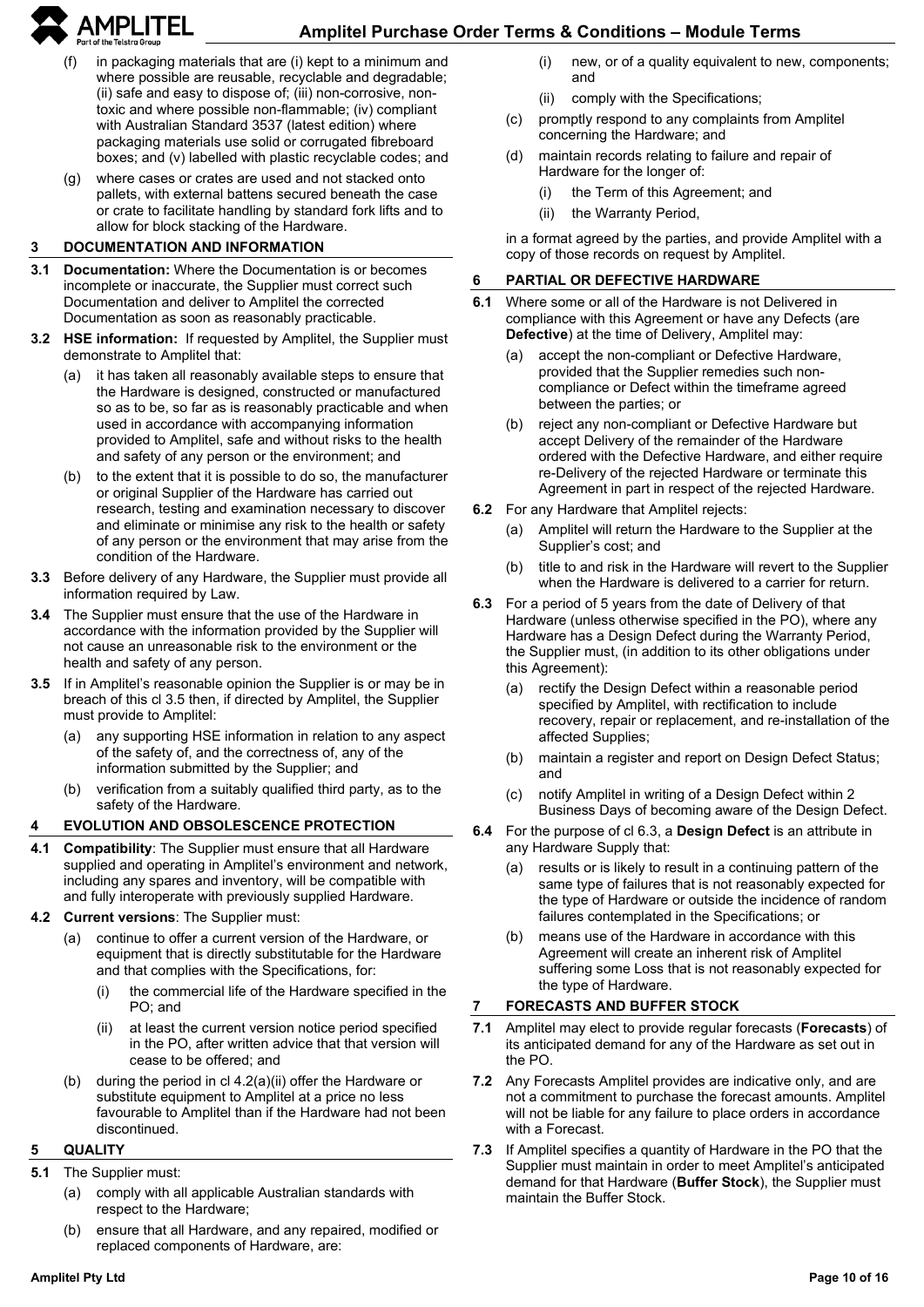## **MAINTENANCE & SUPPORT MODULE**

AMPLITEI

In addition to the Head Terms, the following terms apply only to Maintenance & Support Supplies purchased by a Amplitel Group Entity under the Agreement.

## **1 SUPPLY OF MAINTENANCE AND SUPPORT**

#### **1.1 Support Period**

- (a) During the period set out in the PO (the **Support Period**), the Supplier must perform the maintenance and support obligations set out in the PO and these Module Terms (**Maintenance and Support**) in respect of the Supplies identified in the PO (**Maintained Supplies**) in accordance with this Agreement.
- (b) If a Warranty Period applies to the Maintained Supplies during the Support Period, Maintenance and Support will be provided at no cost to Amplitel until the expiry of that Warranty Period.

#### <span id="page-10-0"></span>**1.2 Changes to Maintained Supplies**

- (a) Amplitel may: (i) withdraw items from the Maintained Supplies by providing one month's written notice to the Supplier; and (ii) add items to the Maintained Supplies with the Supplier's consent.
- (b) If Maintained Supplies are withdrawn or added pursuant to sub-cl [\(a\)](#page-10-0) above, then:
	- (i) within ten (10) Business Days of notification, the Supplier will provide an updated list of Maintained Supplies, to be executed by both parties; and
	- (ii) to the extent that the Maintenance and Support is provided on a fixed fee basis, the parties will agree to adjust the applicable Fees by varying the PO to reflect any material changes to Maintained Supplies (including the volume of work required to provide the Maintenance and Support).

#### **2 HELP DESK**

- **2.1** Where specified in the PO, the Supplier must make available a help desk facility (**Help Desk**) to Amplitel to enable:
	- (a) the Supplier to respond to requests made to the Help Desk;
	- (b) the Supplier to respond to technical and user questions relating to the Maintained Supplies; and
	- (c) Amplitel to report the Supplier Defects of which it becomes aware,

each in accordance with the Service Levels.

**2.2** When reporting a Defect to the Supplier, Amplitel must provide any information relating to that Defect reasonably requested by the Supplier.

#### **3 REMEDIAL MAINTENANCE**

- **3.1** The Supplier will provide remedial maintenance, including defect rectification in accordance with this clause, to ensure that the Maintained Supplies are fully functional and perform in accordance with the relevant Specifications
- **3.2** Defects will be classified by Amplitel according to the classifications set out in the table below. Amplitel may reclassify a Defect by notice to the Supplier if the impact or importance of the Defect changes.

| <b>Severity</b><br><b>Level</b>                    | <b>Description</b>                                                                                                                                                                                                                                                                                                                                                                                                      |  |  |
|----------------------------------------------------|-------------------------------------------------------------------------------------------------------------------------------------------------------------------------------------------------------------------------------------------------------------------------------------------------------------------------------------------------------------------------------------------------------------------------|--|--|
| <b>Severity 1</b><br>Incident -<br><b>Critical</b> | Customer impacting incident requiring<br>immediate corrective action due to the<br>large number of customers affected or<br>that has major business impact as a<br>result of a network, product or service<br>unavailability or degradation across<br>national or multiple geographical areas or<br>that has the potential to result in damage<br>to Amplitel's brand/reputation or incur a<br>major financial penalty. |  |  |

| <b>Severity</b><br><b>Level</b>                  | <b>Description</b>                                                                                                                                                                                                                                                                                                                                                                                                         |  |  |  |
|--------------------------------------------------|----------------------------------------------------------------------------------------------------------------------------------------------------------------------------------------------------------------------------------------------------------------------------------------------------------------------------------------------------------------------------------------------------------------------------|--|--|--|
| <b>Severity 2</b><br>Incident -<br>High          | Customer impacting incident requiring<br>prompt corrective action due to the large<br>number of customers affected or that has<br>significant business impact as a result of<br>a network, product or service<br>unavailability or degradation across<br>national or multiple geographical areas or<br>that has the potential to result in damage<br>to Amplitel's brand/reputation or incur a<br>major financial penalty. |  |  |  |
| <b>Severity 3</b><br>Incident -<br><b>Medium</b> | Customer impacting incident requiring a<br>managed restoration where business<br>impact is minimal despite network,<br>product or service unavailability or<br>degradation.                                                                                                                                                                                                                                                |  |  |  |
| <b>Severity 4</b><br>Incident -<br>Low           | Customer impacting incident requiring<br>restoration where business/customer<br>impact is manageable despite network,<br>product or service unavailability or<br>degradation.                                                                                                                                                                                                                                              |  |  |  |
| <b>Service</b><br>Request<br>(Problem)           | All other network activities that have no<br>impact on customers and are not<br>otherwise classified as a severity incident.                                                                                                                                                                                                                                                                                               |  |  |  |

- **3.3** When a Defect is reported to the Supplier, or when the Supplier becomes aware of a Defect, the Supplier must:
	- (a) **respond** notify Amplitel in accordance with the Defect notification procedure agreed between the parties;
	- (b) **restore** restore the Maintained Supplies affected by the Defect (which may include the provision of a workaround or alternative procedure to address the Defect, provided that this does not adversely affect the Maintained Supplies and the Supplier uses its best endeavours to limit the use of workarounds); and
	- (c) **rectify** permanently fix the Defect,

in each case within the timeframes specified in the service levels contained in clause M4 below (**Service Levels**). Each workaround and fix will be deemed to form part of the Supplies, and the Supplier must provide such information about the workaround or fix as reasonably requested by Amplitel.

## **4 SERVICE LEVELS**

**4.1** The Supplier must meet or exceed the following service levels in the performance of Maintenance and Support:

| Service Levels and Service Credits Points (SCPs)* |                  |          |  |                     |     |                 |  |  |  |
|---------------------------------------------------|------------------|----------|--|---------------------|-----|-----------------|--|--|--|
| Availability                                      |                  |          |  |                     |     |                 |  |  |  |
| Availability                                      |                  | 99.99%   |  | <b>SCPs</b>         | 150 |                 |  |  |  |
| <b>Defect Rectification</b>                       |                  |          |  |                     |     |                 |  |  |  |
| <b>Severity</b>                                   | Respond          | Restore  |  | Rectify             |     | <b>SCP</b><br>s |  |  |  |
| <b>Severity</b>                                   | $30 \text{ min}$ | $90$ min |  | 15 Business<br>Days |     | 250             |  |  |  |
| <b>Severity</b><br>2                              | 60 min           | 3 hours  |  | 20 Business<br>Days |     | 150             |  |  |  |
| <b>Severity</b><br>з                              | 2 hours          | 6 hours  |  | 30 Business<br>Days |     | 100             |  |  |  |
| <b>Severity</b><br>4                              | 2 hours          | 48 hours |  | Next Release        |     | 50              |  |  |  |

*\*SCPs only apply to SaaS Supplies provided under this Agreement*

**4.2** If the Supplier fails to meet a Service Level in relation to any SaaS Supplies provided under this Agreement, it must pay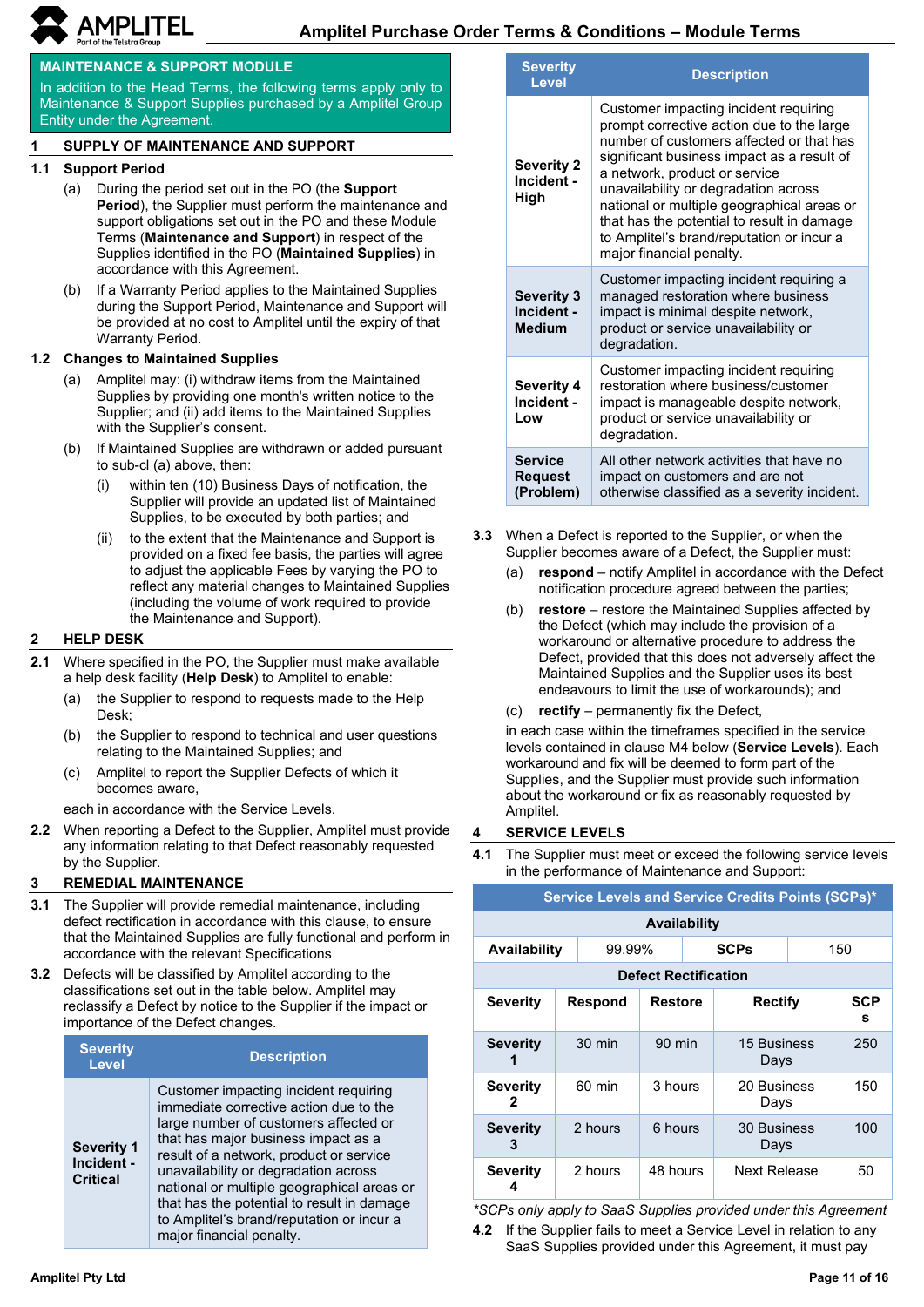

Amplitel a percentage of the Fees for that month, calculated in accordance with the table below (**Service Credits**):

| <b>SCPs in the month</b>   | % of Fees for the month            |  |  |  |
|----------------------------|------------------------------------|--|--|--|
| $0 - 200$                  | $0\%$                              |  |  |  |
| 250-300                    | 5%                                 |  |  |  |
| Each 50 SCPs<br>thereafter | An additional 1%, up to max of 20% |  |  |  |

**4.3** The Supplier must measure and report its performance against service levels on a monthly basis, and where requested by Amplitel, attend any meetings to discuss its performance.

## <span id="page-11-0"></span>**5 RELEASES**

- **5.1** This clause [5](#page-11-0) applies only to the extent that any Software or firmware forms part of the Maintained Supplies.
- **5.2** The Supplier must offer any improvements to, or modifications, enhancements or extensions of the existing functionality or performance of any Software or firmware that forms part of the Supplies, including fixes to and updates or new releases of the Software or firmware (each a **Release**) promptly after they become available and, if requested by Amplitel, provide any information relating to that Release reasonably requested by Amplitel.
- **5.3** If Amplitel notifies the Supplier that it wishes to use a Release:
	- (a) the Supplier must deliver the Release at no additional charge or increase to the Fees;
	- (b) that Release will be deemed to be part of the Maintained Supplies and provided on the same terms as those Maintained Supplies.
- **5.4** Amplitel is not obliged to accept a Release. Where Amplitel notifies the Supplier that it does not wish to use an Update, continue to provide Maintenance and Support in relation to the existing Maintained Supplies.
- **5.5** Supplier must provide Maintenance and Support in respect of (at minimum) the then-current major version, and the two previous major versions, of the Maintained Supplies.

#### **6 REPLACEMENT OF PARTS**

- **6.1** Unless otherwise specified in the PO, Maintenance and Support will include repair and replacement of parts deemed necessary by the Supplier or the manufacturer for the proper performance of the Maintained Supplies, and may include the rebuilding of any Hardware.
- **6.2** All parts will be furnished on an exchange basis, and will be new standard parts, or of a quality equivalent to new. Unless otherwise agreed between the parties, for original hardware manufacturer items, replaced parts must be certified by the original hardware manufacturer.
- **6.3** The Supplier warrants that any replacement parts provided during the Support Period will be free of Defects in materials and workmanship for a new Defect Warranty Period starting from the date of replacement.

#### **7 DOCUMENTATION AND RECORD KEEPING**

- **7.1** The Supplier must amend or substitute the Documentation in order to address and adequately explain any implications of:
	- (a) any substitution or modification of the Maintained Supplies; and
	- (b) any rectification of an error in the Maintained Supplies,

as soon as reasonably practicable and in any event within 10 Business Days of the date of the substitution, modification or rectification.

- **7.2** The Supplier must keep full records of Maintenance and Support provided, including, for each Defect:
	- (a) the time that the Defect was reported or identified;
	- (b) the remedial action taken, including the time each action is taken;
- (c) any parts replaced or repaired; and
- (d) the time that the Defect was resolved,

and must provide Amplitel with a copy of those records on request by Amplitel.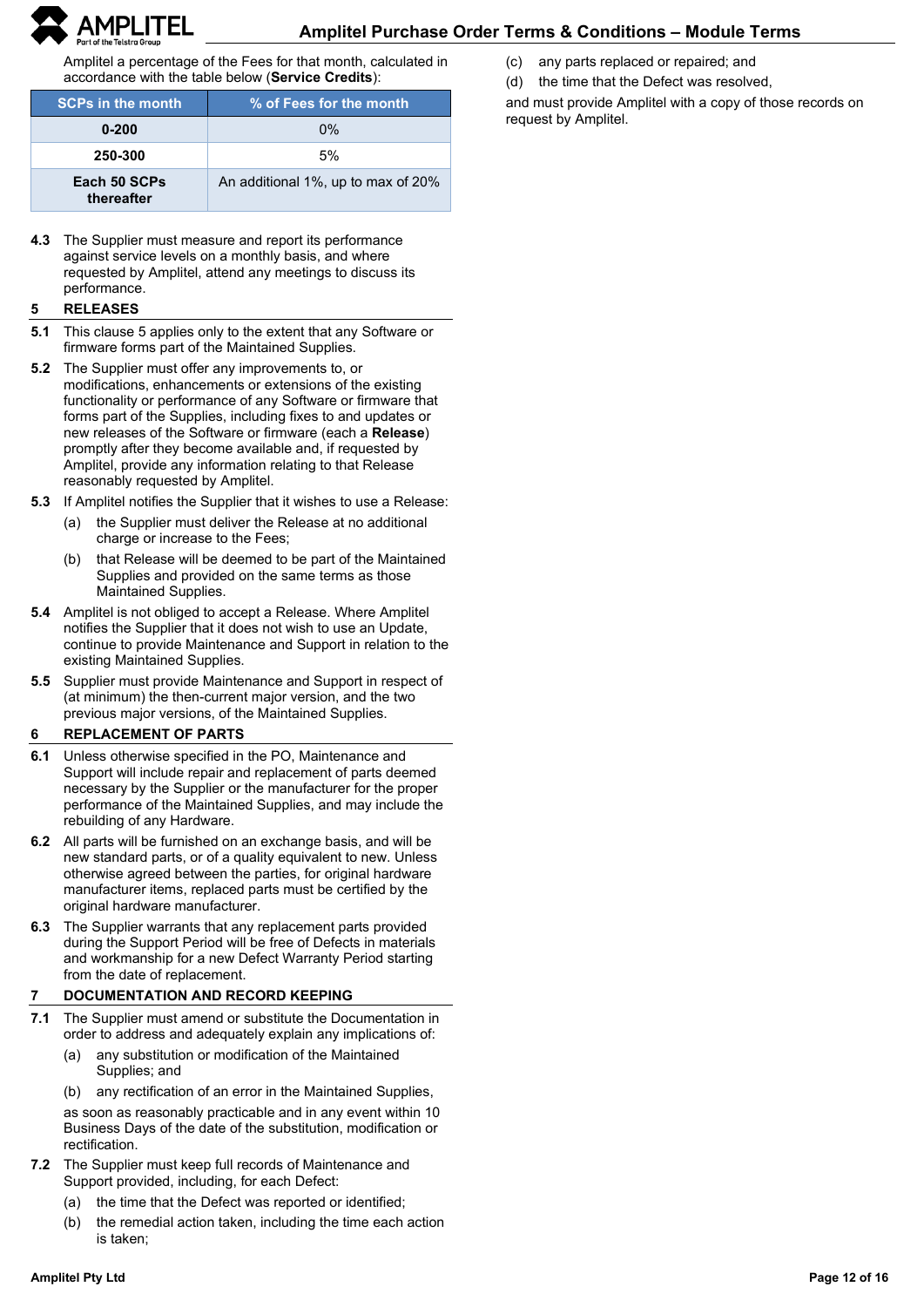

#### **SAAS MODULE**

The following terms apply to Software as a Service (SaaS) Supplies purchased by a Amplitel Group Entity under the **Agreement** 

## **1 SUPPLY OF SAAS**

- **1.1** The Supplier must provide the cloud hosted software, services and Documentation identified in the PO (**SaaS**) to Amplitel and any other persons (or class of persons) specified in the PO (**Authorised Users**):
	- (a) in accordance with this Agreement, including by any required dates set out in the PO; and
	- (b) in a way that:
		- (i) allows Amplitel and all the Authorised Users to make full and proper use of the SaaS; and
		- (ii) meets or exceeds all applicable Service Levels in this Agreement, including as set out in the PO.
- **1.2** The Maintenance and Support Module Terms apply to all services provided as part of the SaaS Supplies, and the Fees for such Maintenance and Support services are included in the SaaS licence Fees. As part of the reporting for SaaS, the Supplier will provide a report containing a high-level "dashboard" illustrating its performance against the Service Levels for each calendar month.
- **1.3** The Supplier's obligations in relation to Documentation in cl 3.1 of the Software Module Terms apply to all SaaS Documentation.
- **1.4** The Supplier must provide to (and maintain throughout the PO term) Amplitel and its Authorised Users all applicable account/credential, log in or access codes, passwords, SaaS portals (if any) and any other similar access requirements required by Amplitel and its Authorised Users to make full and proper use of the SaaS and Documentation.

## **2 LICENCE TO SAAS**

- <span id="page-12-0"></span>**2.1** The Supplier grants to Amplitel a non-exclusive, worldwide licence to:
	- (a) access and use, and to allow the Authorised Users to access and use, the SaaS (including access to any Supplier portals) and the Documentation for Amplitel's business purposes (including for the purposes of Amplitel Third Parties providing services to Amplitel and the AGEs) for the term specified in the PO; and
	- (b) make as many copies of the Documentation as Amplitel considers necessary to make full use of the SaaS and for backup, testing, security and archival purposes at no additional charge.
- **2.2** The licence terms set out in c[l 2.1](#page-12-0) apply in relation to the SaaS and the Documentation notwithstanding anything to the contrary in the Head Terms.

## **3 MAJOR UPDATES AND MODIFICATIONS**

- **3.1** The Supplier may make major modifications or updates to the SaaS on at least 20 Business Days' notice to Amplitel only if the Supplier:
	- (a) makes available to the Authorised Users at no additional charge all improvements and additions that the Supplier incorporates into its standard SaaS service offering; and
	- (b) does not make any major modifications or updates that are likely to detrimentally affect or interrupt the use of the SaaS by Amplitel or an Authorised User, including removing any features or reducing functionality of the SaaS.

## **4 HOSTING OF THE SAAS**

- **4.1** The Supplier must supply, maintain and keep up-to-date, all hardware, software and network infrastructure (**Infrastructure**) necessary to comply with the Supply of SaaS to Amplitel and Authorised Users under this Module.
- **4.2** The Supplier must ensure that: (a) all commercially available software that is part of the
- **Amplitel Pty Ltd Page 13 of 16**

Infrastructure is:

- (i) maintained at no more than one version behind the then-current version (i.e. version n-1); and
- (ii) at all times a supported version of that software;
- (b) the Infrastructure is sufficient to allow the simultaneous use of the SaaS by all Authorised Users; and
- (c) the software and hardware identified in the Specifications as the minimum requirements for client systems are sufficient to allow the use of the SaaS by Authorised Users, in a manner that complies with the Specifications and any Service Levels.
- **4.3** Where
	- (a) the SaaS is provided from a shared hardware or software environment; and
	- (b) Amplitel notifies the Supplier that segregation of relevant systems, processes or data is required,

then the Supplier must not store any Amplitel Data on the same virtual server instance or physical environment used to store any third party data.

#### **5 USE OF THE SAAS**

- **5.1** Amplitel will:
	- (a) use the SaaS for lawful purposes and in accordance with this Agreement;
	- (b) use its best endeavours to protect any login credentials for accessing and using the SaaS and Documentation against misuse and promptly notify the Supplier upon becoming aware of any need to suspend or change such credentials; and
	- (c) except as permitted under this Agreement or any Law, not rent, lease, reverse engineer, decompile or disassemble the SaaS.

## **6 POST-TERMINATION OBLIGATIONS**

- **6.1** During: the period from:
	- (a) the notice of termination or date of expiry of the Agreement; and
	- (b) for a period of 120 days (or such longer period agreed by the parties) following the effective date of expiration or termination of the Agreement,

if requested by Amplitel, the Supplier must:

- (c) grant Amplitel and its Personnel limited access (including any applicable licences) to the SaaS platform (including use of applicable APIs and SaaS portal(s)) solely for purposes of Amplitel's (and/or such nominated third party's) retrieval of Amplitel Data and any other Confidential Information; and
- (d) provide reasonable assistance as requested by Amplitel for the purposes of migrating Amplitel Data from the Supplier's systems onto Amplitel's systems and the systems of any third party nominated by Amplitel. Any migration may be carried out in stages in accordance with a project plan and timetable specified by Amplitel.

#### **7 DATA SECURITY OBLIGATIONS**

- **7.1** In addition to cl [7.8](#page-2-4) of the Head Terms, the Supplier must comply with this clause at no additional cost to Amplitel.
- **7.2 Security patching**: When a security patch becomes available, the Supplier must ensure it patches any part of its network that stores or processes Amplitel Data or connects to Amplitel's networks as soon as reasonably practicable.
- **7.3 Encryption**: The Supplier must ensure that:
	- (a) all Amplitel Data is encrypted at rest and in transit in accordance with Amplitel's encryption standards; and
	- (b) all devices accessing, storing or processing Amplitel Data have end point encryption installed.

#### **7.4 Controlled access to systems and logging**:

(a) The Supplier and its Personnel must only access Amplitel Data for the purposes of providing the Supplies;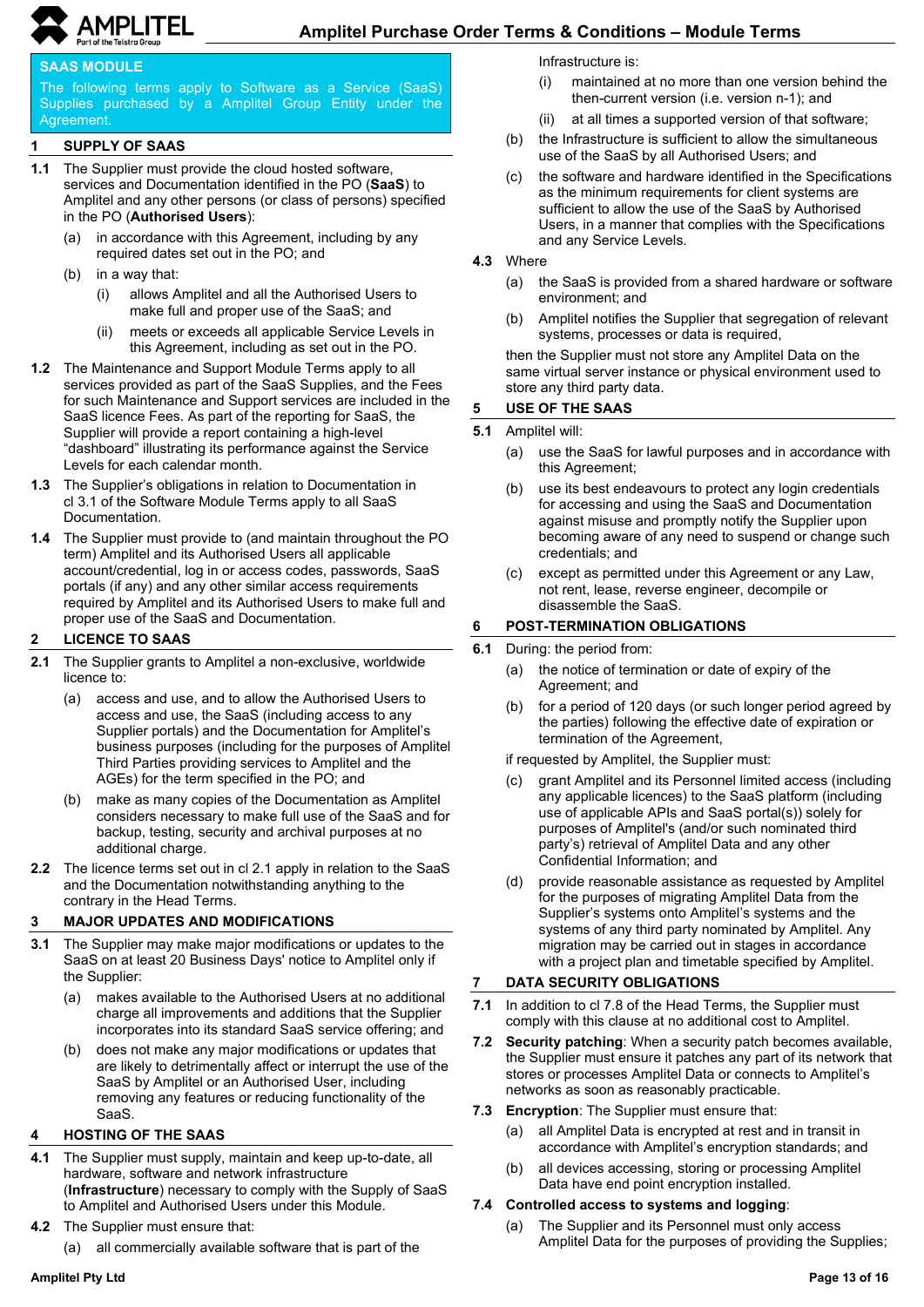

- (b) the Supplier must keep and maintain accurate and up-todate records of any access, collection or changes of Amplitel Data by Supplier (**Data Records**), including details of the relevant Supplier Personnel involved and the date and purpose of the access, collection or change; and
- (c) at Amplitel's request, Supplier must provide Amplitel with copies of the Data Records in real time, and if not possible, within 24 hours of real time.
- **7.5 Data Loss Prevention Capability**: The Supplier must have in place appropriate software, systems and processes that are designed to detect and prevent loss of Amplitel Data.
- **7.6 Back up and data recovery capability**: The Supplier must:
	- (a) make backup copies of the Amplitel Data and system configurations at least every 10 Business Days (**Back-Ups**);
	- (b) store Back-Ups securely in accordance with Amplitel's backup requirements;
	- (c) retain Back-Ups at no additional cost to Amplitel for 42 Days (or longer if requested by Amplitel); and
	- (d) provide Amplitel Data to Amplitel if requested.

## **7.7 Vulnerability detection**: Supplier must:

- (a) ensure that any server or computer connected to the Internet that is used to access, store, modify or use Amplitel Data undergoes vulnerability scans:
	- (i) monthly; and
	- (ii) promptly following any system change; and
- (b) immediately fix any vulnerabilities discovered and report such vulnerabilities and fixes to Amplitel as soon as reasonably practicable.

## **7.8 Erasure of Amplitel Data:**

- (a) Amplitel must approve the occurrence and method of any de-identification, destruction or permanent erasure of Amplitel Data under this Agreement in writing.
- (b) If Supplier must replace data storage infrastructure under this Agreement, it must ensure any Amplitel Data is permanently erased or the infrastructure is destroyed in a secure destruction centre.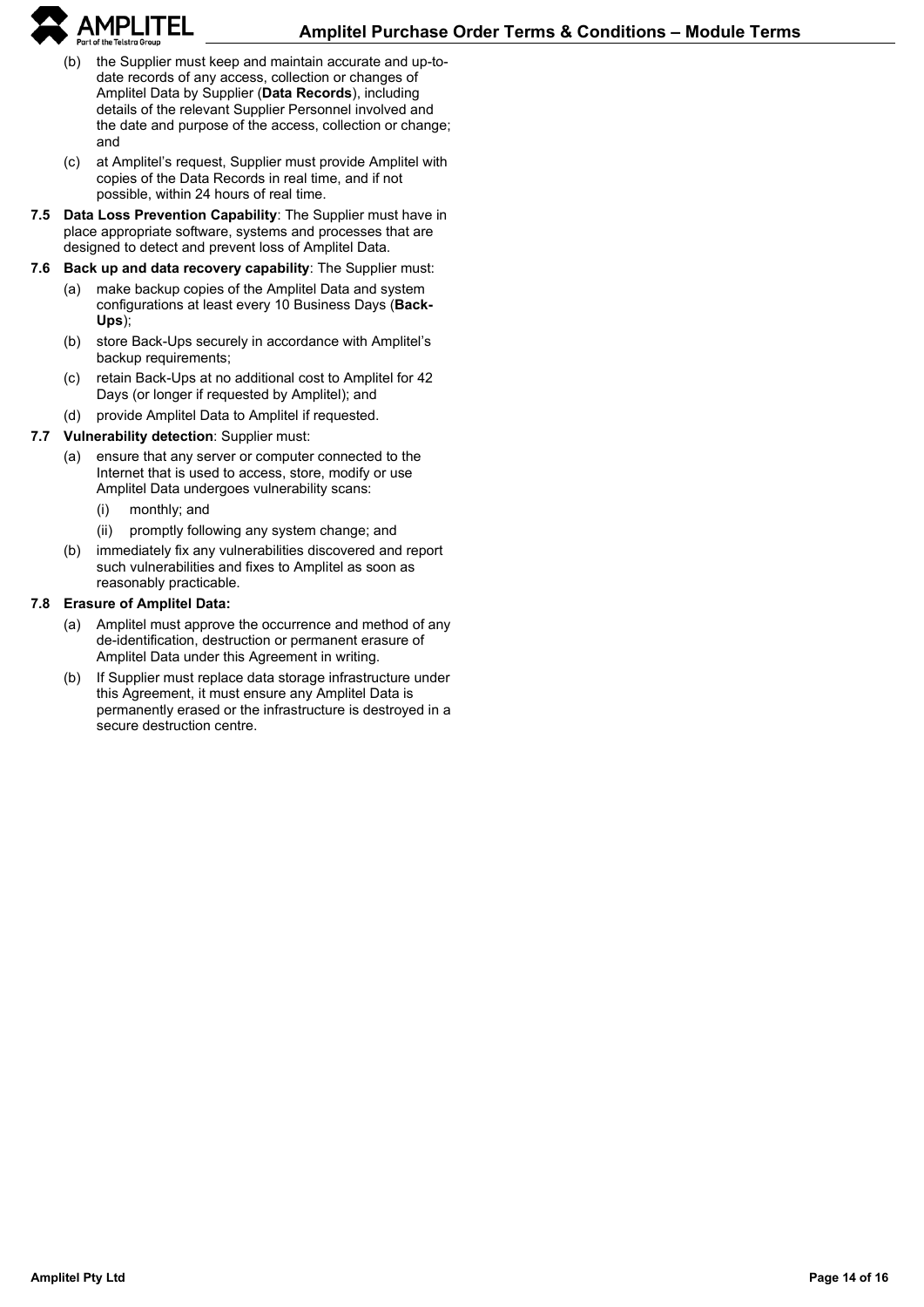